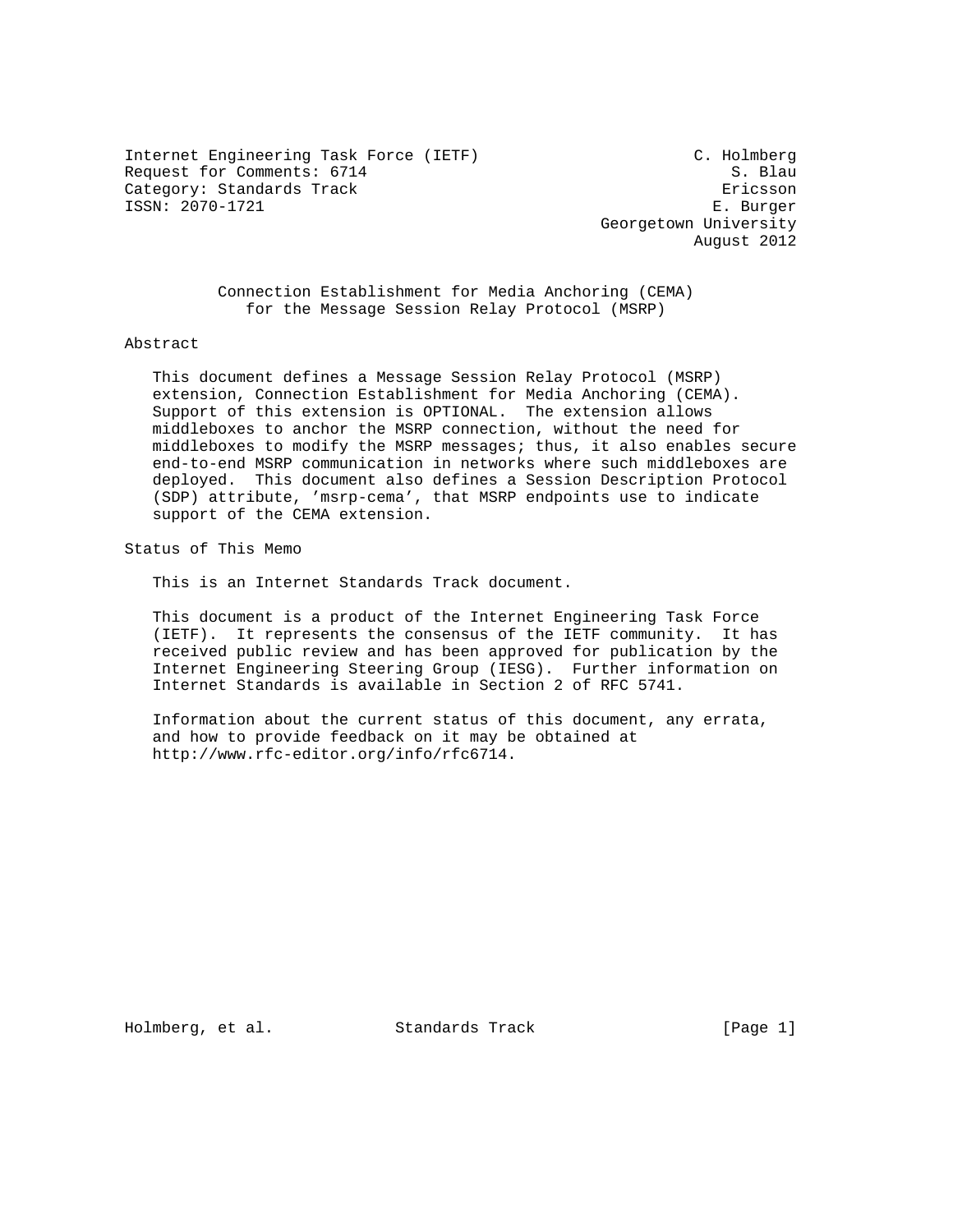Copyright Notice

 Copyright (c) 2012 IETF Trust and the persons identified as the document authors. All rights reserved.

 This document is subject to BCP 78 and the IETF Trust's Legal Provisions Relating to IETF Documents

 (http://trustee.ietf.org/license-info) in effect on the date of publication of this document. Please review these documents carefully, as they describe your rights and restrictions with respect to this document. Code Components extracted from this document must include Simplified BSD License text as described in Section 4.e of the Trust Legal Provisions and are provided without warranty as described in the Simplified BSD License.

Holmberg, et al. Standards Track [Page 2]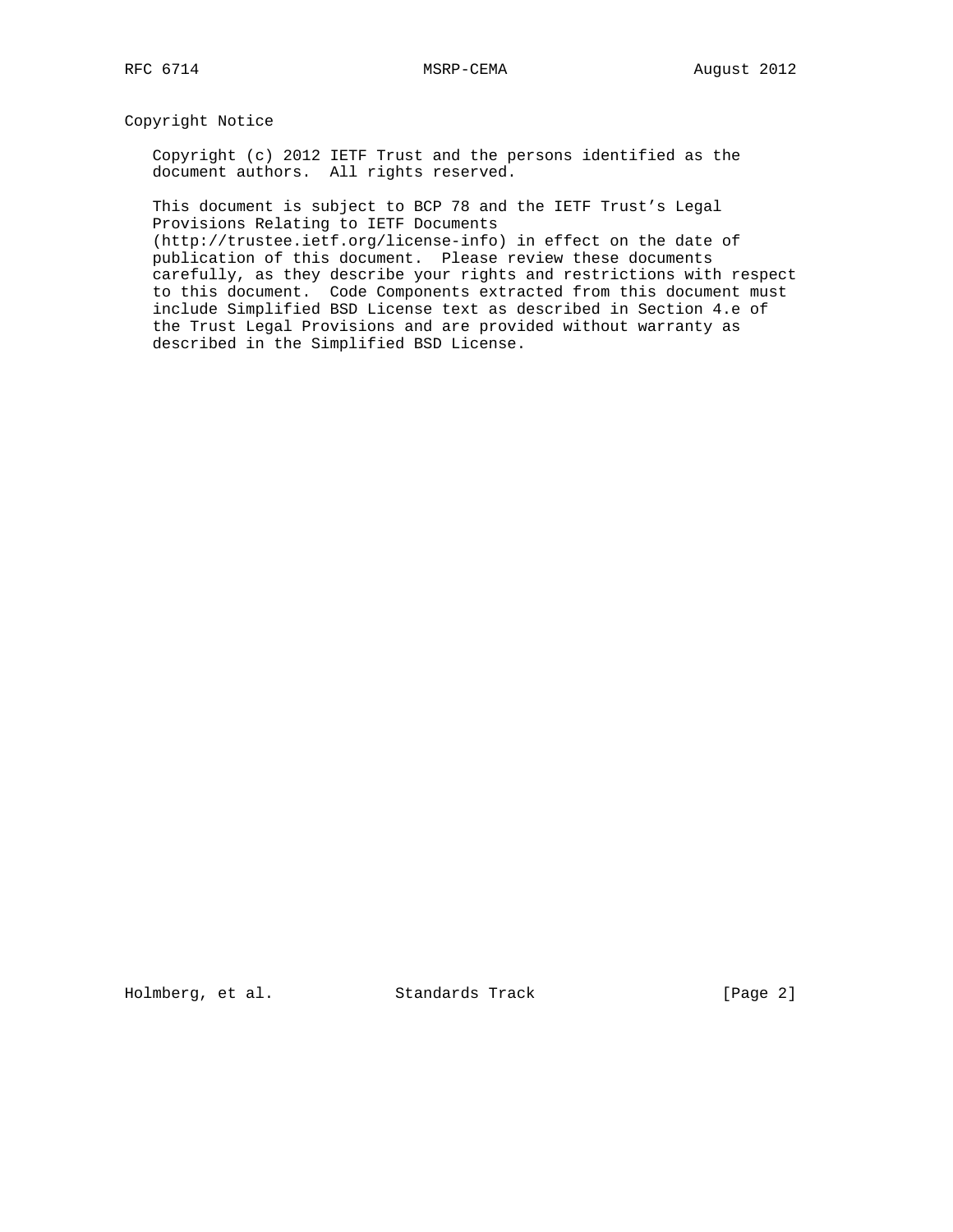|  | Table of Contents |
|--|-------------------|
|--|-------------------|

| Conventions $\ldots \ldots \ldots \ldots \ldots \ldots \ldots \ldots \ldots \ldots \ldots \ldots$<br>2. |  |
|---------------------------------------------------------------------------------------------------------|--|
| 3.                                                                                                      |  |
| 4. Connection Establishment for Media Anchoring Mechanism 7                                             |  |
|                                                                                                         |  |
|                                                                                                         |  |
|                                                                                                         |  |
| 4.4. Address Information Matching 11                                                                    |  |
| 4.5. Usage with the Alternative Connection Model 12                                                     |  |
| 5.                                                                                                      |  |
|                                                                                                         |  |
|                                                                                                         |  |
|                                                                                                         |  |
|                                                                                                         |  |
|                                                                                                         |  |
|                                                                                                         |  |
|                                                                                                         |  |
|                                                                                                         |  |
|                                                                                                         |  |
|                                                                                                         |  |
| 7.2. Man-in-the-Middle (MITM) Attacks 15                                                                |  |
| 7.3. TLS Usage without Middleboxes 16                                                                   |  |
| 7.4.                                                                                                    |  |
| 7.5. Authentication, Credentials, and Key Management 16                                                 |  |
| 7.6. Endpoint Procedures for TLS Negotiation 17                                                         |  |
| 7.7. Fingerprint-Based Authentication 18                                                                |  |
| 8 <sub>1</sub>                                                                                          |  |
| 8.1. IANA Registration of the SDP 'msrp-cema' Attribute  19                                             |  |
|                                                                                                         |  |
|                                                                                                         |  |
|                                                                                                         |  |
|                                                                                                         |  |

## 1. Introduction

 The Message Session Relay Protocol (MSRP) [RFC4975] expects to use MSRP relays [RFC4976] as a means for Network Address Translation (NAT) traversal and policy enforcement. However, many Session Initiation Protocol (SIP) [RFC3261] networks, which deploy MSRP, contain middleboxes. These middleboxes anchor and control media; perform tasks such as NAT traversal, performance monitoring, and address domain bridging; interconnect Service Level Agreement (SLA) policy enforcement; and so on. One example is the Interconnection

Holmberg, et al. Standards Track [Page 3]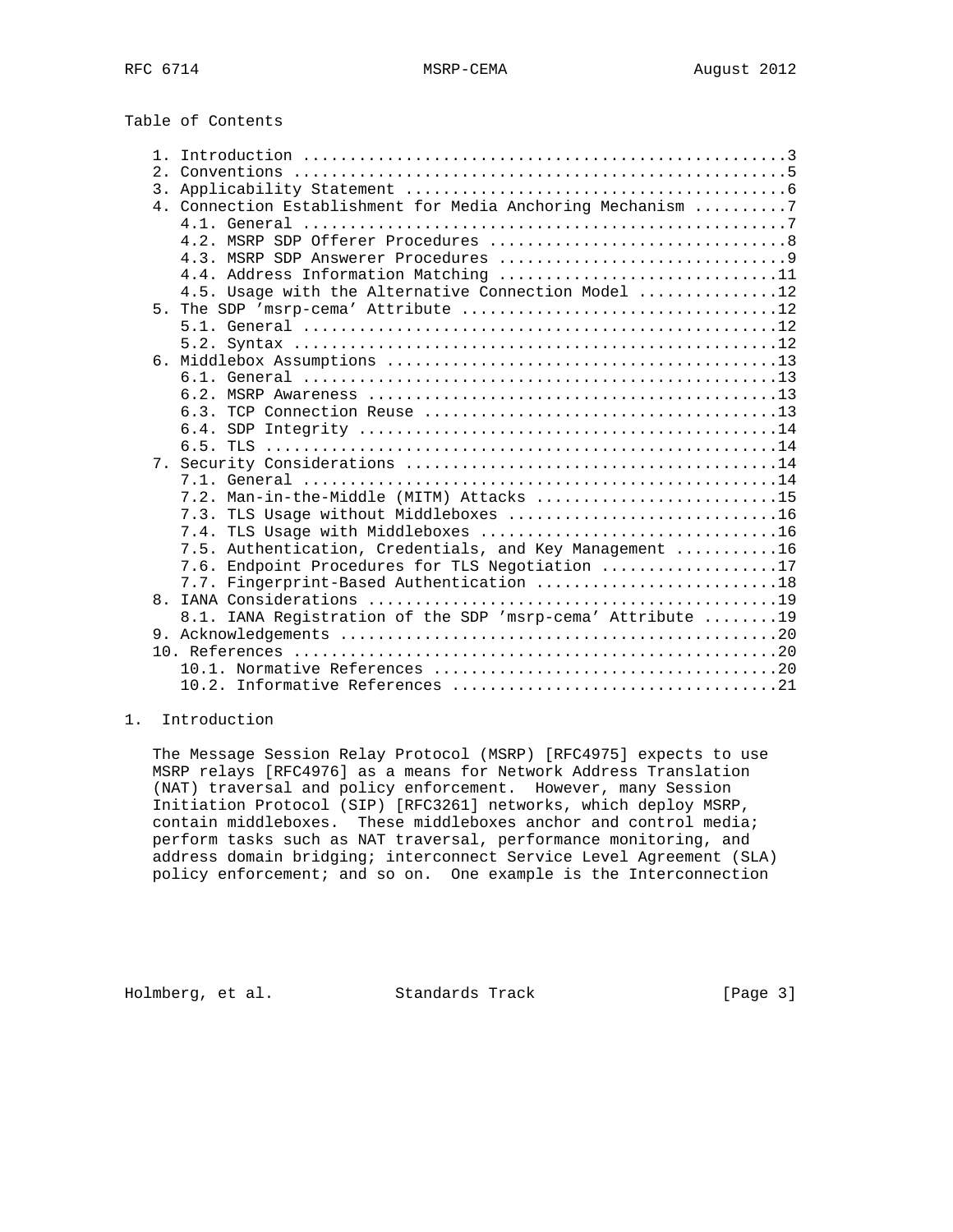Border Control Function (IBCF) [GPP23228], defined by the 3rd Generation Partnership Project (3GPP). The IBCF controls a media relay that handles all types of SIP session media, such as voice, video, MSRP, etc.

 MSRP, as defined in RFC 4975 [RFC4975] and RFC 4976 [RFC4976], cannot anchor through middleboxes. The reason is that MSRP messages have routing information embedded in the message. Without an extension such as CEMA, middleboxes must read the message to change the routing information. This occurs because middleboxes modify the address:port information in the Session Description Protocol (SDP) [RFC4566] c/m-line in order to anchor media. An "active" [RFC6135] MSRP User Agent (UA) establishes the MSRP TCP or Transport Layer Security (TLS) connection based on the MSRP URI of the SDP 'path' attribute. This means that the MSRP connection will not be routed through the middlebox unless the middlebox also modifies the MSRP URI of the topmost SDP 'path' attribute. In many scenarios, this will prevent the MSRP connection from being established. In addition, if the middlebox modifies the MSRP URI of the SDP 'path' attribute, then the MSRP URI comparison procedure [RFC4975], which requires consistency between the address information in the MSRP messages and the address information carried in the MSRP URI of the SDP 'path' attribute, will fail.

 The only way to achieve interoperability in this situation is for the middlebox to act as an MSRP back-to-back User Agent (B2BUA). Here, the MSRP B2BUA acts as the endpoint for the MSRP signaling and media, performs the corresponding modification in the associated MSRP messages, and originates a new MSRP session toward the actual remote endpoint. However, the enabling of MSRP B2BUA functionality requires substantially more resource usage in the middlebox, which normally results in a negative impact on performance. In addition, the MSRP message needs to be exposed in cleartext to the MSRP B2BUA, which violates the end-to-end principle [RFC3724].

 This specification defines an MSRP extension, Connection Establishment for Media Anchoring (CEMA). In most cases, CEMA allows MSRP endpoints to communicate through middleboxes as defined in Section 2, without a need for the middleboxes to be MSRP B2BUAs. In such cases, middleboxes that want to anchor the MSRP connection simply modify the SDP c/m-line address information, similar to what the middleboxes do for non-MSRP media types. MSRP endpoints that support the CEMA extension will use the SDP c/m-line address information for establishing the TCP or TLS connection for sending and receiving MSRP messages.

Holmberg, et al. Standards Track [Page 4]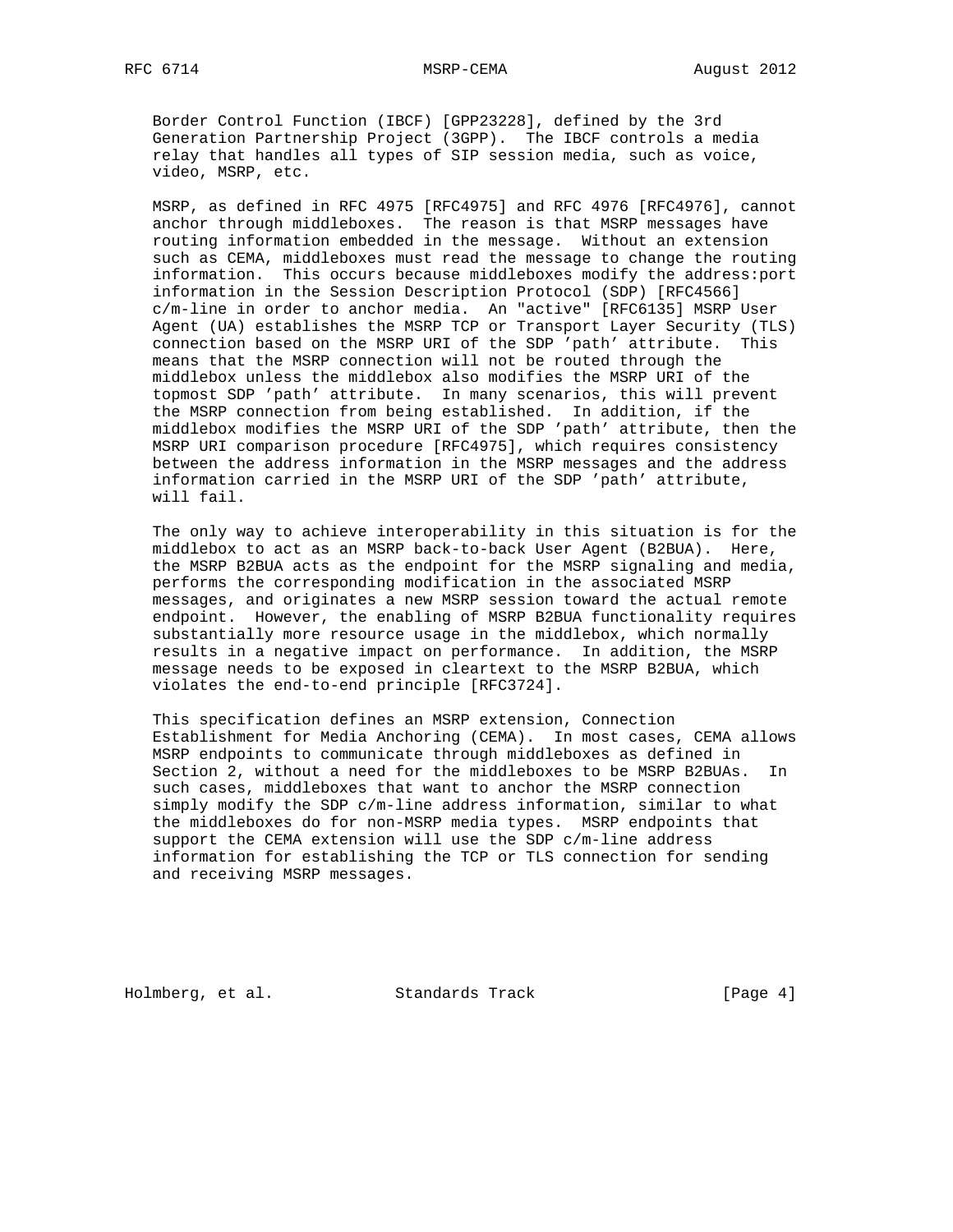The CEMA extension is backward compatible, meaning that CEMA-enabled MSRP endpoints can communicate with non-CEMA-enabled endpoints. In scenarios where MSRP endpoints do not support the CEMA extension, an MSRP endpoint that supports the CEMA extension behaves in the same way as an MSRP endpoint that does not support it. The CEMA extension only provides an alternative mechanism for negotiating and providing address information for the MSRP TCP connection. After the creation of the MSRP connection, an MSRP endpoint that supports the CEMA extension acts according to the procedures for creating MSRP messages, performing checks when receiving MSRP messages defined in RFC 4975 and, when it is using a relay for MSRP communications, RFC 4976.

2. Conventions

 The key words "MUST", "MUST NOT", "REQUIRED", "SHALL", "SHALL NOT", "SHOULD", "SHOULD NOT", "RECOMMENDED", "MAY", and "OPTIONAL" in this document are to be interpreted as described in BCP 14, RFC 2119 [RFC2119].

Definitions:

- Fingerprint-Based TLS Authentication: An MSRP endpoint that uses a self-signed certificate and sends a fingerprint (i.e., a hash of the self-signed certificate) in SDP to the other MSRP endpoint. This fingerprint binds the TLS key exchange to the signaling plane and authenticates the other endpoint based on trust in the signaling plane.
- Name-Based TLS Authentication: An MSRP endpoint that uses a certificate that is bound to the endpoint's hostname or SIP address of record. In the TLS session setup, the other MSRP endpoint verifies that the identity associated with the certificate corresponds to that of the peer (as indicated in SIP/ SDP) and that the binding of the identity to the public key was done by a party that the endpoint trusts. This definition includes traditional certificates issued by a well-known certification authority as well as self-signed certificates published via the SIP Certificate Management Service [RFC6072] and other similar mechanisms.

B2BUA: This is an abbreviation for back-to-back user agent.

 MSRP B2BUA: A network element that terminates an MSRP connection from one MSRP endpoint and reoriginates that connection toward another MSRP endpoint. Note that the MSRP B2BUA is distinct from a SIP B2BUA. A SIP B2BUA terminates a SIP session and reoriginates that session toward another SIP endpoint. In the

Holmberg, et al. Standards Track [Page 5]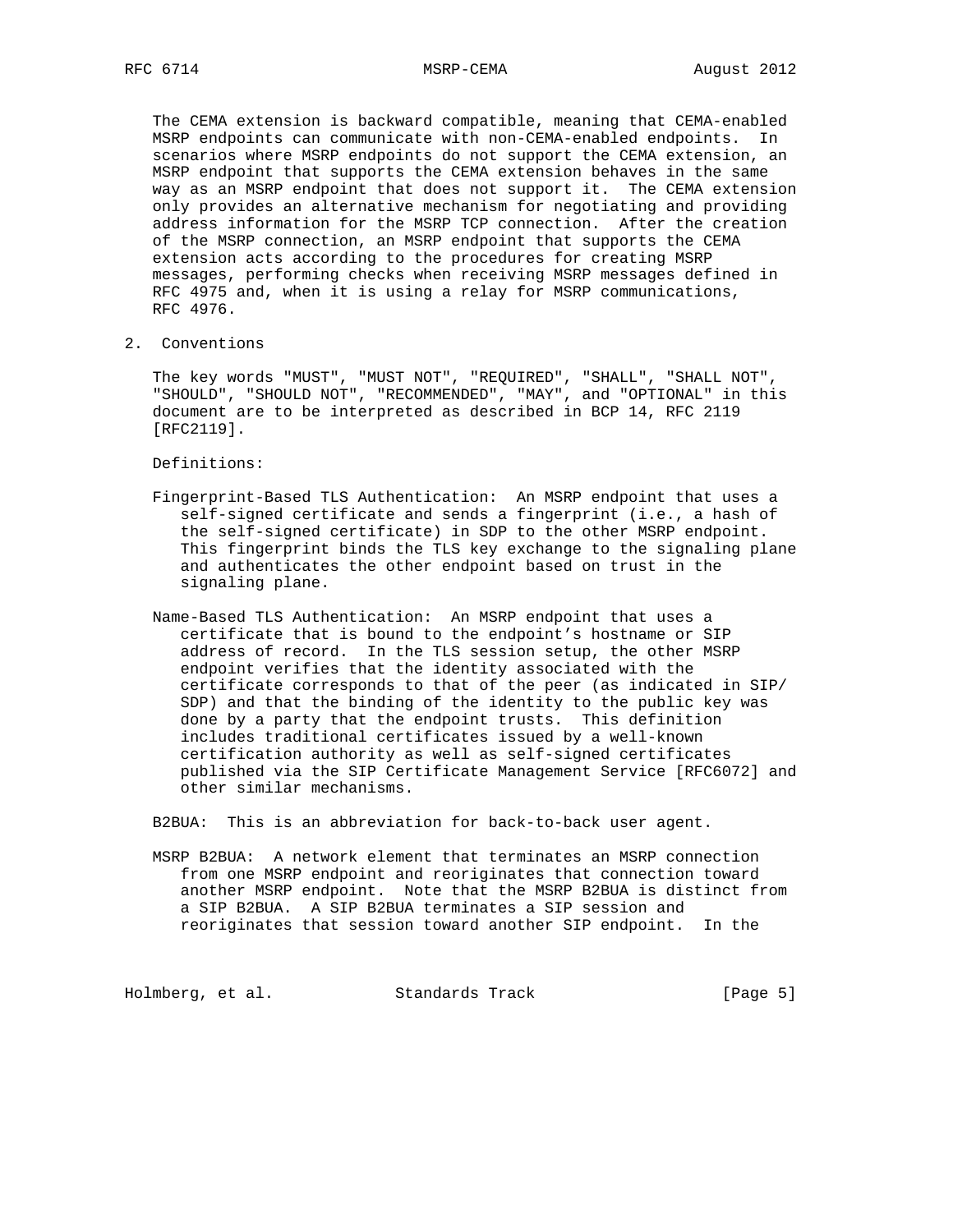context of MSRP, a SIP endpoint initiates a SIP session toward another SIP endpoint. However, that INVITE may go through, for example, an outbound proxy or inbound proxy to route to the remote SIP endpoint. As part of that SIP session, an MSRP session that may follow the SIP session path is negotiated. However, there is no requirement to co-locate the SIP network elements with the MSRP network elements.

- TLS B2BUA: A network element that terminates security associations (SAs) from endpoints and establishes separate SAs between itself and each endpoint.
- Middlebox: A SIP network device that modifies SDP media address:port information in order to steer or anchor media flows described in the SDP, including TCP and TLS connections used for MSRP communication, through a media proxy function controlled by the SIP endpoint. In most cases, the media proxy function relays the MSRP messages without modification, while in some circumstances it acts as an MSRP B2BUA. Other SIP-related functions -- such as those related to routing, modification of SIP information, etc. - performed by the Middlebox, and whether it acts as a SIP B2BUA or not, are outside the scope of this document. Section 6 describes additional assumptions regarding how the Middlebox handles MSRP in order to support the extension defined in this document.
- Media anchor: An entity that performs media anchoring inserts itself in the media path of a media communication session between two entities. The media anchor will receive, and forward, the media sent between the entities.

 This document reuses the terms "answer", "answerer", "offer", and "offerer" as defined in [RFC3264].

3. Applicability Statement

 This document defines a Message Session Relay Protocol (MSRP) extension, Connection Establishment for Media Anchoring (CEMA). Support of this extension is OPTIONAL. The extension allows Middleboxes to anchor the MSRP connection, without the need for Middleboxes to modify the MSRP messages; thus, it also enables secure end-to-end MSRP communication in networks where such Middleboxes are deployed. The document also defines a Session Description Protocol (SDP) attribute, 'msrp-cema', that MSRP endpoints use to indicate support of the CEMA extension.

 The CEMA extension is primarily intended for MSRP endpoints that operate in networks in which Middleboxes that want to anchor media connections are deployed, without the need for the Middleboxes to

Holmberg, et al. Standards Track [Page 6]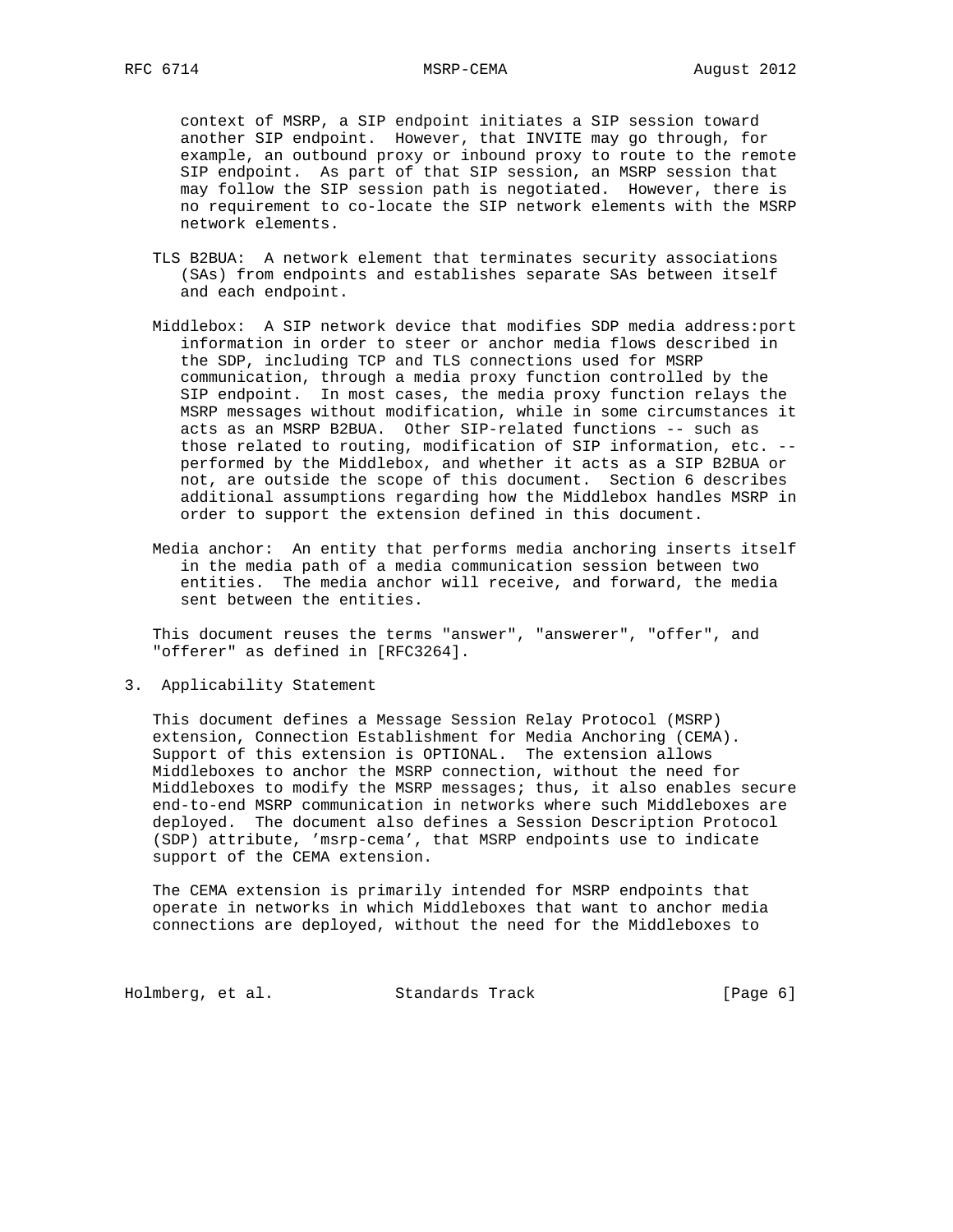enable MSRP B2BUA functionality. An example of such a network is the IP Multimedia Subsystem (IMS), defined by the 3rd Generation Partnership Project (3GPP), which also has the capability for all endpoints to use name-based TLS authentication. The extension is also useful for other MSRP endpoints that operate in other networks but that communicate with MSRP endpoints in networks with such Middleboxes, unless there is a gateway between these networks that by default always enables MSRP B2BUA functionality.

 This document assumes certain behaviors on the part of Middleboxes, as described in Section 6. These behaviors are not standardized. If Middleboxes do not behave as assumed, then the CEMA extension does not add any value over base MSRP behavior. MSRP endpoints that support CEMA are required to use RFC 4975 behavior in cases where they detect that the CEMA extension cannot be enabled.

- 4. Connection Establishment for Media Anchoring Mechanism
- 4.1. General

 This section defines how an MSRP endpoint that supports the CEMA extension generates SDP offers and answers for MSRP, and which SDP information elements the MSRP endpoint uses when creating the TCP or TLS connection for sending and receiving MSRP messages.

 Based on the procedures described in Sections 4.2 and 4.3, in the following cases the CEMA extension will not be enabled, and there will be a fallback to the MSRP connection establishment procedures defined in RFC 4975 and RFC 4976:

- A non-CEMA-enabled MSRP endpoint becomes "active" [RFC6135] (no matter whether it uses a relay for its MSRP communication or not), as it will always establish the MSRP connection using the SDP 'path' attribute, which contains the address information of the remote MSRP endpoint, instead of using the SDP c/m-line, which contains the address information of the Middlebox.
- A non-CEMA-enabled MSRP endpoint that uses a relay for its MSRP communication becomes "passive" [RFC6135], as it cannot be assumed that the MSRP endpoint inserts the address information of the relay in the SDP c/m-line.
- A CEMA-enabled MSRP endpoint that uses a relay for its MSRP communication becomes "active", since if it adds the received SDP c/m-line address information to the ToPath header field of the MSRP message (in order for the relay to establish the MSRP connection toward the Middlebox), the session matching [RFC4975] performed by the remote MSRP endpoint will fail.

Holmberg, et al. Standards Track [Page 7]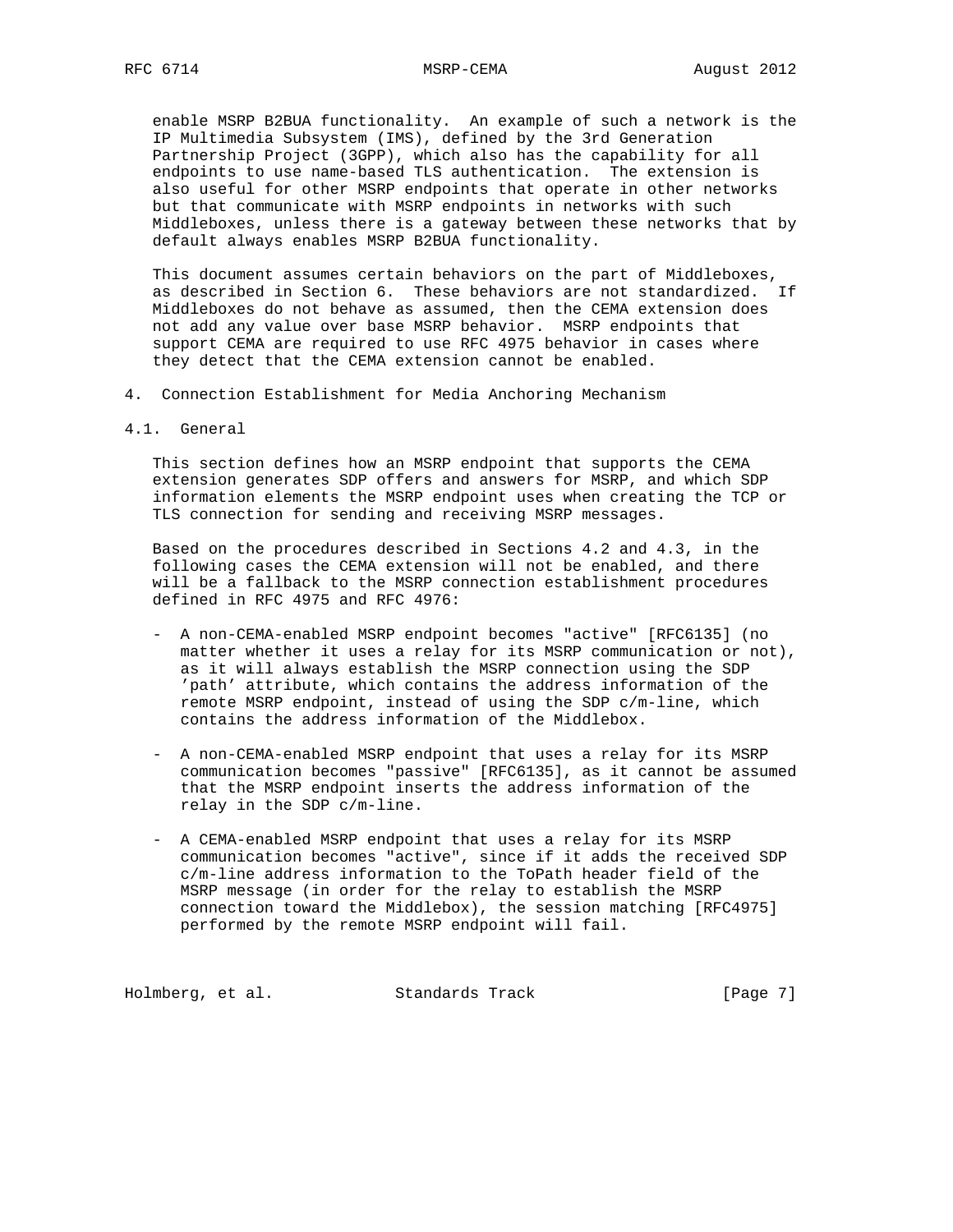# 4.2. MSRP SDP Offerer Procedures

 When a CEMA-enabled offerer sends an SDP offer for MSRP, it generates the SDP offer according to the procedures in RFC 4975. In addition, the offerer follows RFC 4976 if it is using a relay for MSRP communication. The offerer also performs the following additions and modifications:

- 1. The offerer MUST include an SDP 'msrp-cema' attribute in the MSRP media description of the SDP offer.
- 2. If the offerer is not using a relay for MSRP communication, it MUST include an SDP 'setup' attribute in the MSRP media description of the SDP offer, according to the procedures in RFC 6135 [RFC6135].
- 3. If the offerer is using a relay for MSRP communication, it MUST, in addition to including the address information of the relay in the topmost SDP 'path' attribute, also include the address information of the relay, rather than its own address information, in the SDP c/m-line associated with the MSRP media description. In addition, it MUST include an SDP 'setup:actpass' attribute in the MSRP media description of the SDP offer.

 When the offerer receives an SDP answer, if the MSRP media description of the SDP answer does not contain an SDP 'msrp-cema' attribute, and if any one or more of the criteria below are met, the offerer MUST fall back to RFC 4975 behavior by sending a new SDP offer according to the procedures in RFC 4975 and RFC 4976. The new offer MUST NOT contain an SDP 'msrp-cema' attribute.

 1. The SDP c/m-line address information associated with the MSRP media description does not match (see Section 4.4) the information in the MSRP URI of the 'path' attribute(s) (in which case it is assumed that the SDP c/m-line contains the address of a Middlebox), and the MSRP endpoint will become "passive" (if the MSRP media description of the SDP answer contains an SDP 'setup: active' attribute).

 NOTE: If an MSRP URI contains a domain name, it needs to be resolved into an IP address and port before it is checked against the SDP c/m-line address information, in order to determine whether the address information matches.

 2. The offerer uses a relay for its MSRP communication, the SDP c/m-line address information associated with the MSRP media description does not match the information in the MSRP URI of the SDP 'path' attribute(s) (in which case it is assumed that the SDP

Holmberg, et al. Standards Track [Page 8]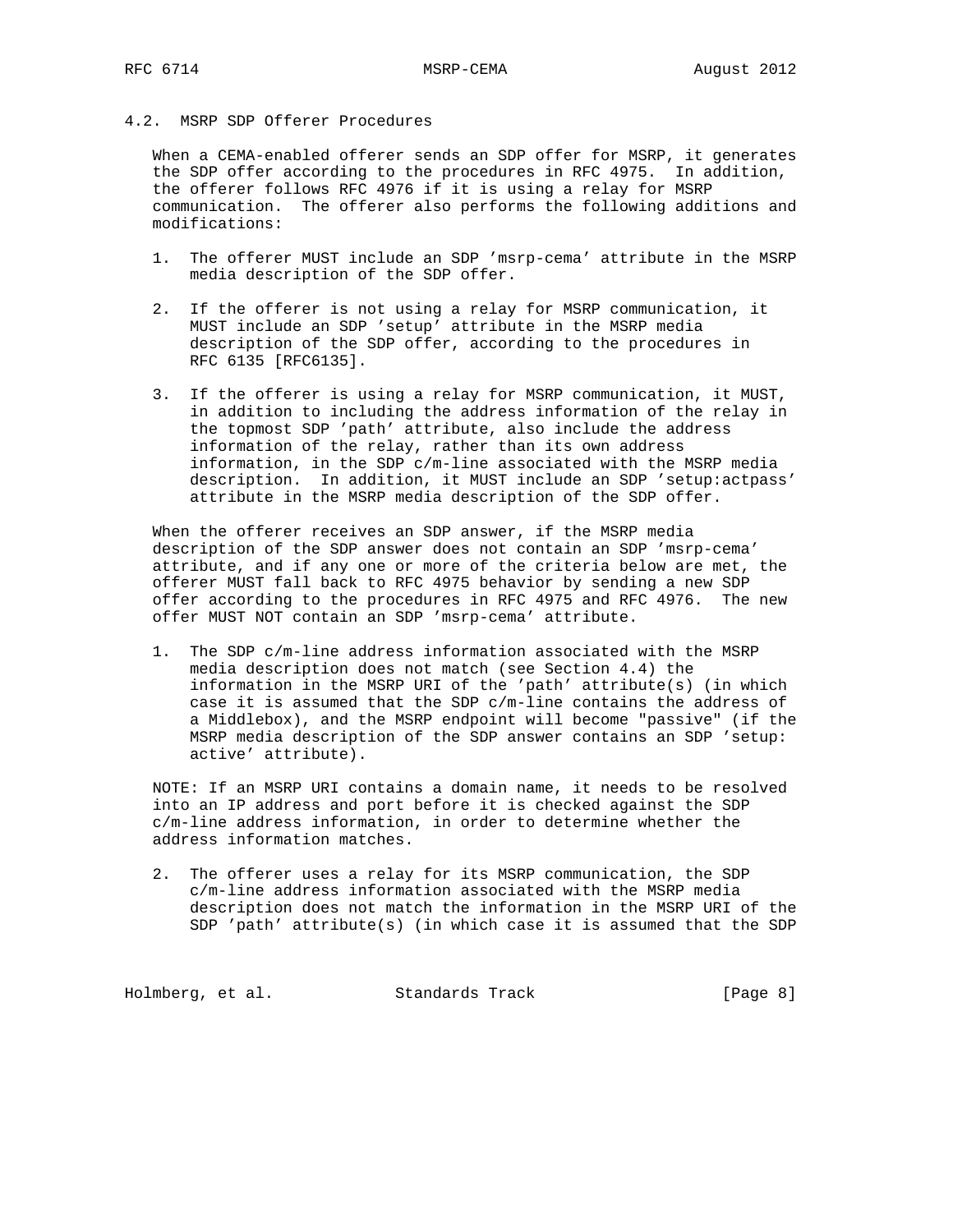c/m-line contains the address of a Middlebox), and the offerer will become "active" (either by default or if the MSRP media description of the SDP answer contains an SDP 'setup:passive' attribute).

 3. The remote MSRP endpoint, acting as an answerer, uses a relay for its MSRP communication, the SDP c/m-line address information associated with the MSRP media description does not match the information in the MSRP URI of the SDP 'path' attributes (in which case it is assumed that the SDP c/m-line contains the address of a Middlebox), and the MSRP offerer will become "active" (either by default or if the MSRP media description of the SDP answer contains an SDP 'setup:passive' attribute).

 NOTE: As described in Section 6, in the absence of the SDP 'msrp-cema' attribute in the new offer, it is assumed that a Middlebox will act as an MSRP B2BUA in order to anchor MSRP media.

 The offerer can send the new offer within the existing early dialog [RFC3261], or it can terminate the early dialog and establish a new dialog by sending the new offer in a new initial INVITE request.

 The offerer MAY choose to terminate the session establishment if it can detect that a Middlebox acting as an MSRP B2BUA is not the desired remote MSRP endpoint.

 If the answerer uses a relay for its MSRP communication, and the SDP c/m-line address information associated with the MSRP media description matches one of the SDP 'path' attributes, it is assumed that there is no Middlebox in the network. In that case, the offerer MUST fall back to RFC 4975 behavior, but it does not need to send a new SDP offer.

 In other cases, where none of the criteria above are met, and where the MSRP offerer becomes "active", it MUST use the SDP c/m-line for establishing the MSRP TCP connection. If the offerer becomes "passive", it will wait for the answerer to establish the TCP connection, according to the procedures in RFC 4975.

4.3. MSRP SDP Answerer Procedures

 If the MSRP media description of the SDP offer does not contain an SDP 'msrp-cema' attribute, and the SDP c/m-line address information associated with the MSRP media description does not match the information in the MSRP URI of the SDP 'path' attribute(s), the answerer MUST either reject the offered MSRP connection (by using a

Holmberg, et al. Standards Track [Page 9]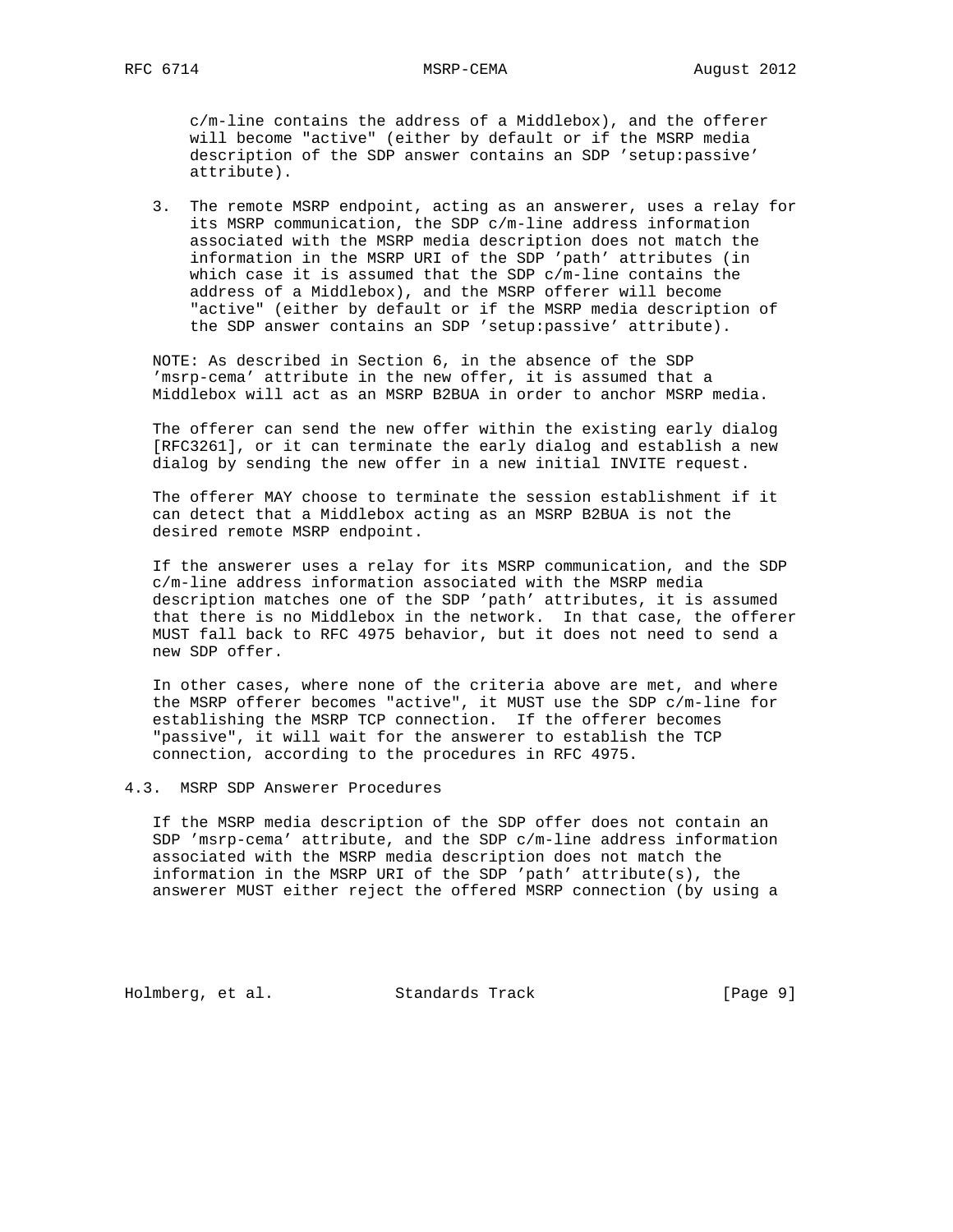zero port value number in the generated SDP answer) or reject the whole SIP request that carries the SDP offer with a 488 Not Acceptable Here [RFC3261] response.

 NOTE: The reason for the rejection is that the answerer assumes that a middlebox that does not support the CEMA extension has modified the c/m-line address information of the SDP offer without enabling MSRP B2BUA functionality.

 NOTE: If an MSRP URI contains a domain name, it needs to be resolved into an IP address and port before it is checked against the SDP c/m-line address information, in order to determine whether the address information matches.

 If any one or more of the criteria below are met, the answerer MUST fall back to RFC 4975 behavior and generate the associated SDP answer according to the procedures in RFC 4975 and RFC 4976. The answerer MUST NOT insert an SDP 'msrp-cema' attribute in the MSRP media description of the SDP answer.

- 1. Both MSRP endpoints are using relays for their MSRP communication. The answerer can detect if the remote MSRP endpoint, acting as an offerer, is using a relay for its MSRP communication if the MSRP media description of the SDP offer contains multiple SDP 'path' attributes.
- 2. The offerer uses a relay for its MSRP communication and will become "active" (either by default or if the MSRP media description of the SDP offer contains an SDP 'setup:active' attribute). Note that a CEMA-enabled offerer would include an SDP 'setup:actpass' attribute in the SDP offer, as described in Section 4.2.
- 3. The answerer uses a relay for MSRP communication and is not able to become "passive" (if the MSRP media description of the offer contains an SDP 'setup:passive' attribute). Note that an offerer is not allowed to include an SDP 'setup:passive' attribute in an SDP offer, as described in RFC 6135.

Holmberg, et al. Standards Track [Page 10]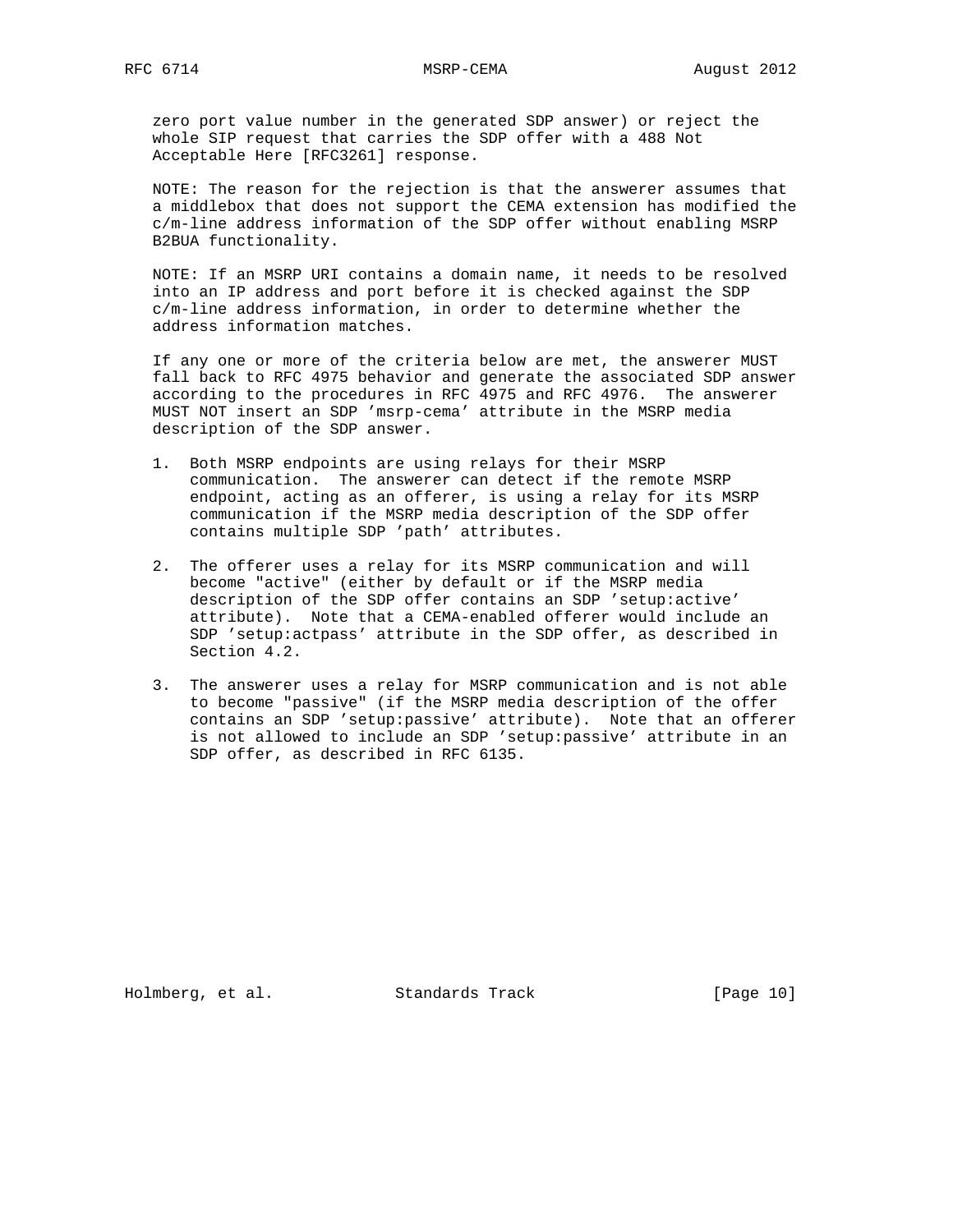In all other cases, the answerer generates the associated SDP answer according to the procedures in RFC 4975 and RFC 4976, with the following additions and modifications:

- 1. The answerer MUST include an SDP 'msrp-cema' attribute in the MSRP media description of the SDP answer.
- 2. If the answerer is not using a relay for MSRP communication, it MUST include an SDP 'setup' attribute in the MSRP media description of the answer, according to the procedures in RFC 6135.
- 3. If the answerer is using a relay for MSRP communication, it MUST, in addition to including the address information of the relay in the topmost SDP 'path' attribute, also include the address information of the relay, rather than its own address information, in the SDP c/m-line associated with the MSRP media description. In addition, the answerer MUST include an SDP 'setup:passive' attribute in the MSRP media description of the SDP answer.

 If the answerer included an SDP 'msrp-cema' attribute in the MSRP media description of the SDP answer, and if the answerer becomes "active", it MUST use the received SDP c/m-line for establishing the MSRP TCP or TLS connection. If the answerer becomes "passive", it will wait for the offerer to establish the MSRP TCP or TLS connection, according to the procedures in RFC 4975.

4.4. Address Information Matching

 When comparing address information in the SDP c/m-line and an MSRP URI, for address and port equivalence, the address and port values are retrieved in the following ways:

- SDP c/m-line address information: The IP address is retrieved from the SDP c-line, and the port from the associated SDP m-line for MSRP.
- In case the SDP c-line contains a Fully Qualified Domain Name (FQDN), the IP address is retrieved using DNS.
- MSRP URI address information: The IP address and port are retrieved from the authority part of the MSRP URI.
- In case the authority part of the MSRP URI contains an FQDN, the IP address is retrieved using DNS, according to the procedures in Section 6.2 of RFC 4975.

Holmberg, et al. Standards Track [Page 11]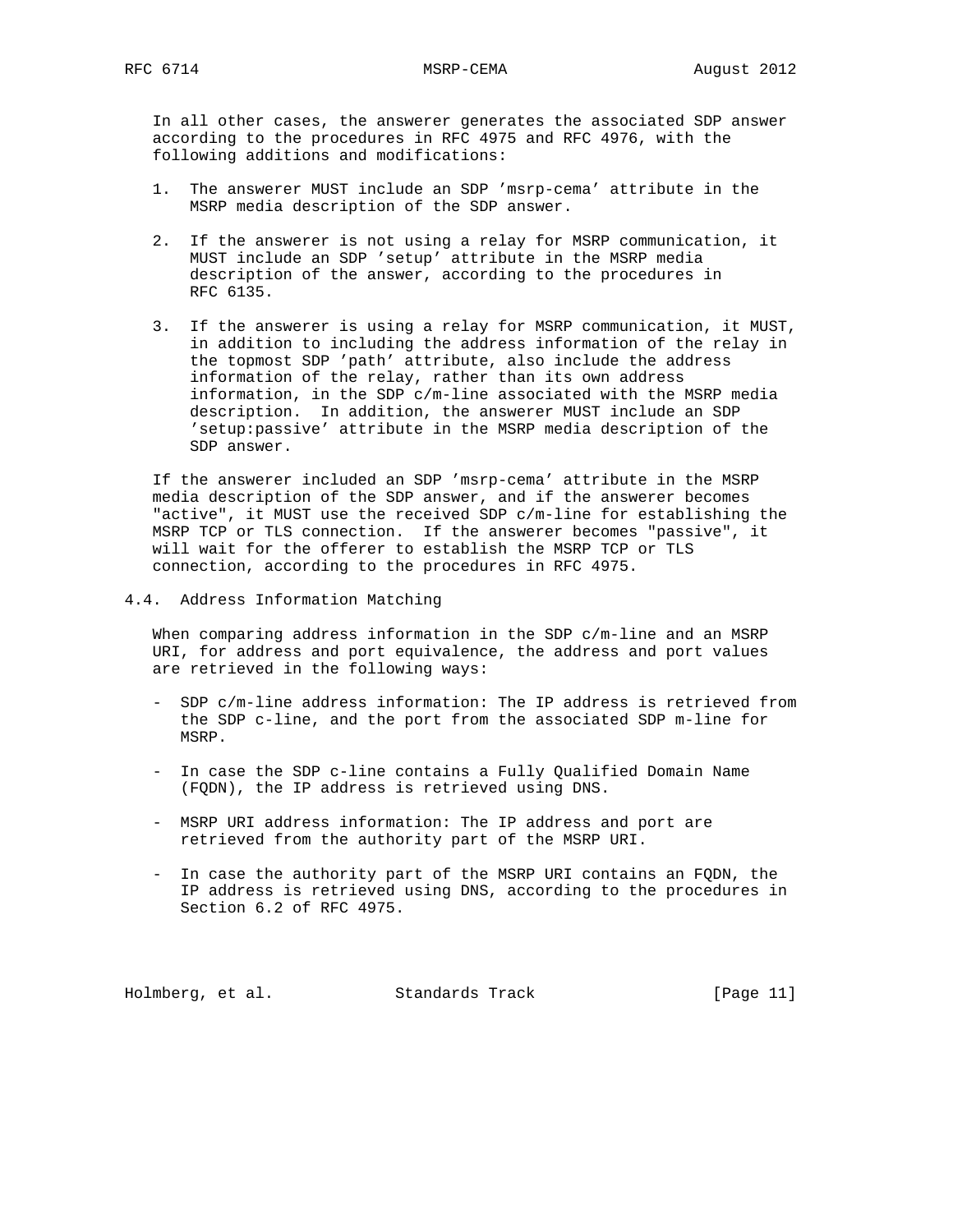NOTE: According to RFC 4975, the authority part of the MSRP URI must always contain a port.

 Before IPv6 addresses are compared for equivalence, they need to be converted into the same representation, using the mechanism defined in RFC 5952 [RFC5952].

 NOTE: In case the DNS returns multiple records, each needs to be compared against the SDP c/m-line address information, in order to find at least one match.

 NOTE: If the authority part of the MSRP URI contains special characters, they are handled according to the procedures in Section 6.1 of RFC 4975.

4.5. Usage with the Alternative Connection Model

 An MSRP endpoint that supports the CEMA extension MUST support the mechanism defined in RFC 6135, as it extends the number of scenarios where one can use the CEMA extension. An example is where an MSRP endpoint is using a relay for MSRP communication, and it needs to be "passive" in order to use the CEMA extension, instead of doing a fallback to RFC 4975 behavior.

5. The SDP 'msrp-cema' Attribute

5.1. General

 The SDP 'msrp-cema' attribute is used by MSRP entities to indicate support of the CEMA extension, according to the procedures in Sections 4.2 and 4.3.

5.2. Syntax

 This section describes the syntax extensions to the ABNF syntax defined in RFC 4566 required for the SDP 'msrp-cema' attribute. The ABNF defined in this specification is conformant to RFC 5234 [RFC5234].

 attribute =/ msrp-cema-attr ;attribute defined in RFC 4566 msrp-cema-attr = "msrp-cema"

Holmberg, et al. Standards Track [Page 12]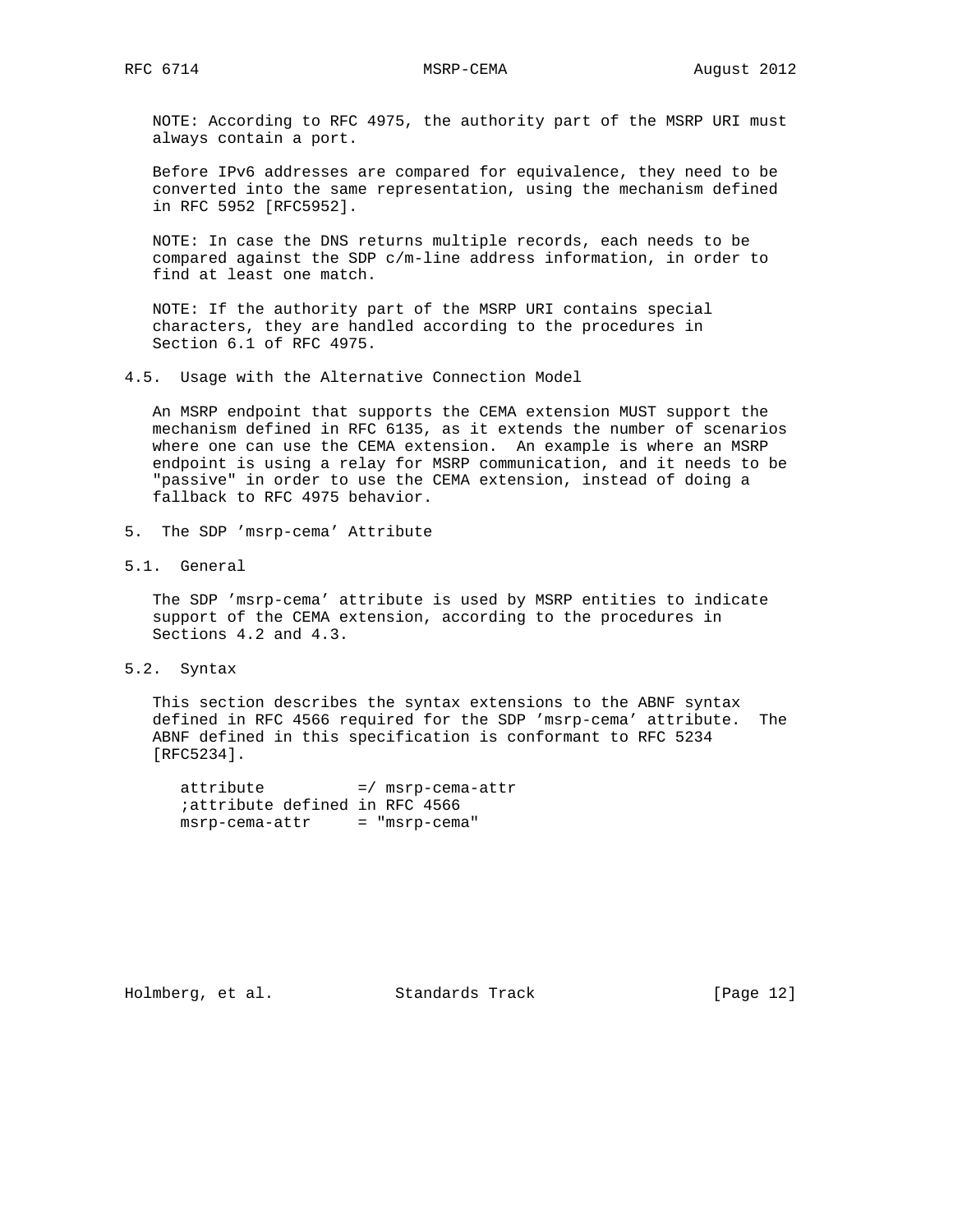#### 6. Middlebox Assumptions

## 6.1. General

 This document does not specify explicit Middlebox behavior, even though Middleboxes enable some of the procedures described here. However, as MSRP endpoints are expected to operate in networks where Middleboxes that want to anchor media are present, this document makes certain assumptions regarding how such Middleboxes behave.

## 6.2. MSRP Awareness

 In order to support interoperability between UAs that support the CEMA extension and UAs that do not support the extension, the Middlebox is MSRP aware. This means that it implements MSRP B2BUA functionality. The Middlebox enables that functionality in cases where the offerer does not support the CEMA extension. In cases where the SDP offer indicates support of the CEMA extension, the Middlebox can simply modify the SDP c/m-line address information for the MSRP connection.

 In cases where the Middlebox enables MSRP B2BUA functionality, it acts as an MSRP endpoint. If it does not use the CEMA procedures, it will never forward the SDP 'msrp-cema' attribute in SDP offers and answers.

 If the Middlebox does not implement MSRP B2BUA functionality, or does not enable it when the SDP 'msrp-cema' attribute is not present in the SDP offer, CEMA-enabled MSRP endpoints will in some cases be unable to interoperate with non-CEMA-enabled endpoints across the Middlebox.

# 6.3. TCP Connection Reuse

 Middleboxes do not need to parse and modify the MSRP payload when endpoints use the CEMA extension. A Middlebox that does not parse the MSRP payload probably will not be able to reuse TCP connections for multiple MSRP sessions. Instead, in order to associate an MSRP message with a specific session, the Middlebox often assigns a unique local address:port combination for each MSRP session. Due to this, between two Middleboxes there might be a separate connection for each MSRP session.

 If the Middlebox does not assign a unique address:port combination for each MSRP session, and does not parse MSRP messages, it might end up forwarding MSRP messages toward the wrong destination.

Holmberg, et al. Standards Track [Page 13]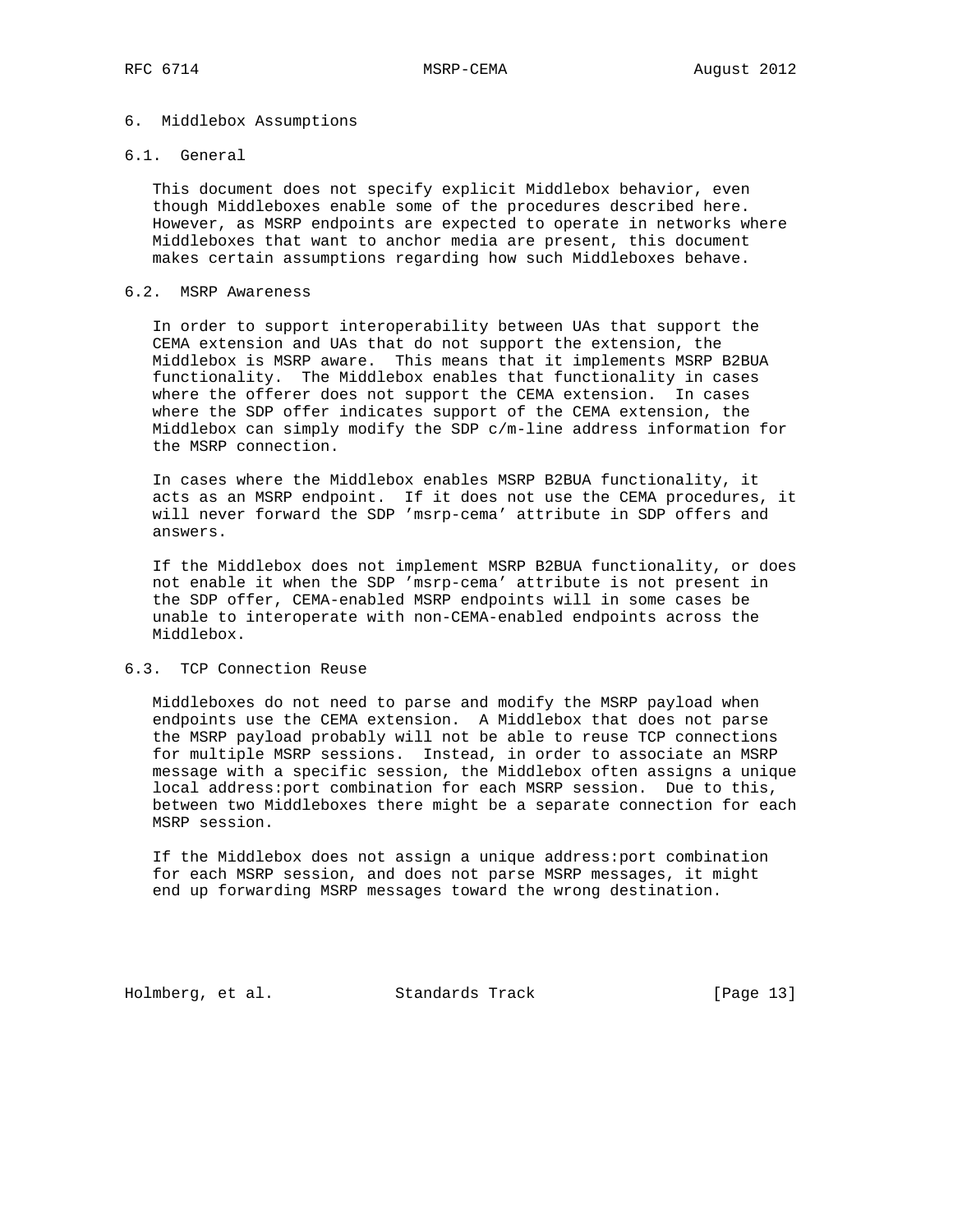## 6.4. SDP Integrity

 This document assumes that Middleboxes are able to modify the SDP address information associated with the MSRP media.

 NOTE: Even though the CEMA extension as such works with end-to-end SDP protection, the main advantage of the extension is in networks where Middleboxes are deployed.

 If the Middlebox is unable to modify SDP payloads due to end-to-end integrity protection, it will be unable to anchor MSRP media, as the SIP signaling would fail due to integrity violations.

# 6.5. TLS

 When UAs use the CEMA extension, this document assumes that Middleboxes relay MSRP media packets at the transport layer. The TLS handshake and resulting security association (SA) can be established peer-to-peer between the MSRP endpoints. The Middlebox will see encrypted MSRP media packets but is unable to inspect the cleartext content.

 When UAs fall back to RFC 4975 behavior, Middleboxes act as TLS B2BUAs. The Middlebox decrypts MSRP media packets received from one MSRP endpoint and then re-encrypts them before sending them toward the other MSRP endpoint. Middleboxes can inspect and modify the MSRP message content.

7. Security Considerations

#### 7.1. General

 Unless otherwise stated, the security considerations in RFC 4975 and RFC 4976 still apply. This section only describes additions and changes introduced by the CEMA extension.

 The purpose of CEMA is to enable MSRP communication over Middleboxes. These Middleboxes are commonly deployed by SIP network operators, who also commonly deploy firewall and routing policies that prevent media sessions from working unless they traverse the Middleboxes.

 CEMA makes it possible for Middleboxes to tunnel TLS to allow end-to end SAs between endpoints. This is an improvement over the status quo, since without CEMA, the Middleboxes would be forced to both read and modify the cleartext MSRP messages, which would make end-to-end confidentiality and integrity protection of the MSRP transport channel impossible.

Holmberg, et al. Standards Track [Page 14]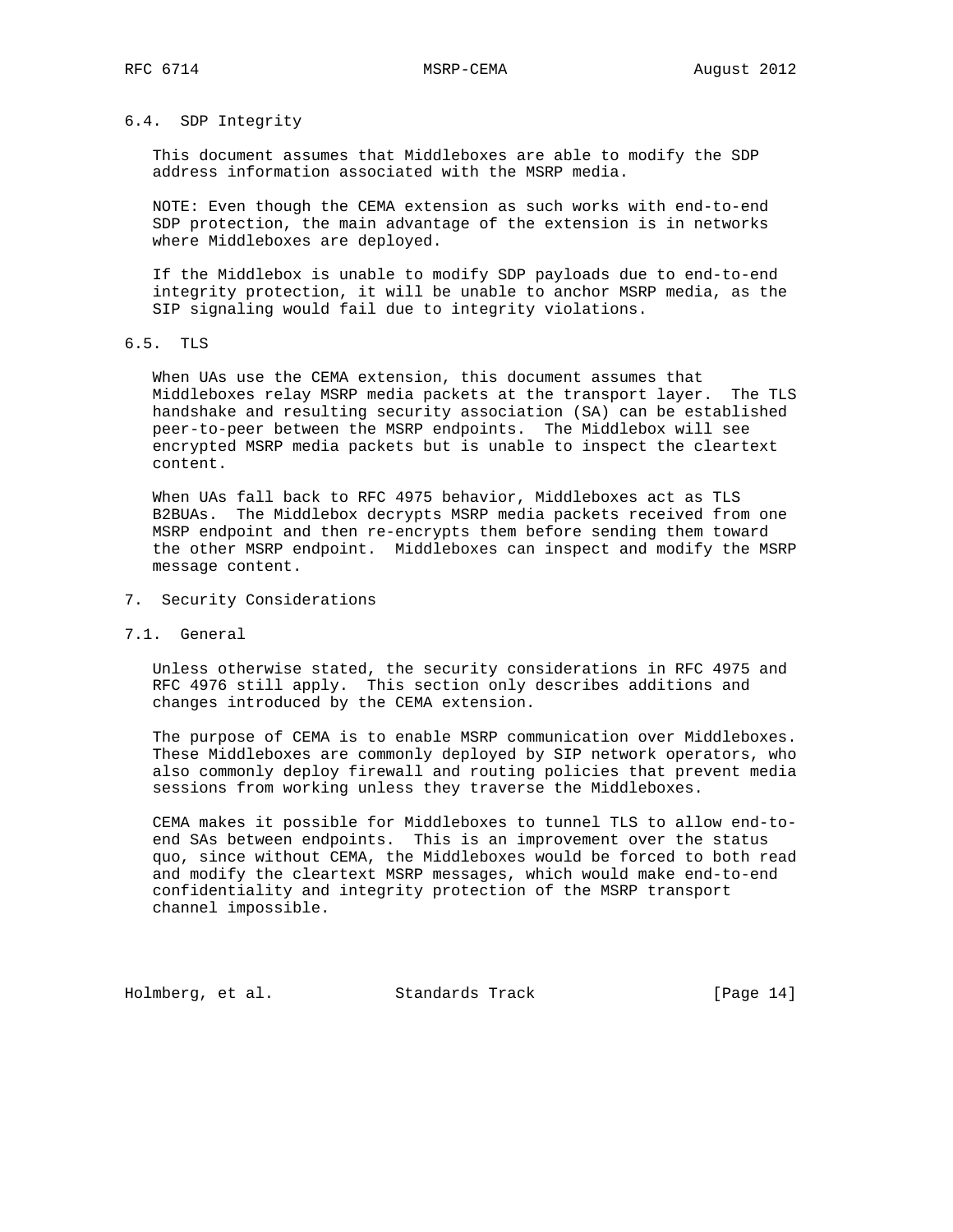RFC 4975 suggests two ways for MSRP endpoints to verify that the TLS connection is established end to end. The first option is to use certificates from a well-known certification authority and verify that the SubjectAltName matches the MSRP URI of the other side. The second option is to use self-signed certificates and include a fingerprint of the certificate in the SDP offer/answer. Provided the signaling is integrity protected, both endpoints can verify that the TLS SA is established with the correct host by matching the received certificate against the received fingerprint.

 Fingerprint-based authentication is expected to be common for end clients. In order to ensure the integrity of the fingerprint, RFC 4975 recommends using the SIP Identity mechanism [RFC4474]. However, this mechanism may not be compatible with CEMA, which operates under the assumption that Middleboxes will modify the contents of SDP offers and answers. Until a mechanism is available that enables a subset of the SDP to be signed, end clients that support CEMA and use fingerprint-based authentication are forced to trust the entire signaling path. In other words, end clients must accept the fact that every signaling proxy could potentially replace the fingerprints and insert a Middlebox that acts as a TLS B2BUA.

 An alternative solution that only requires a limited trust in the signaling plane is to use self-signed certificates together with the SIP Certificate Management Service [RFC6072]. The security provided by this solution is roughly equivalent to SIP Identity and fingerprint-based authentication (in fact, RFC 6072 is based on RFC 4474). Section 7.5 discusses this approach further.

 In the remainder of this section, we will assume that fingerprint based authentication is used without SIP Identity or similar mechanisms that protect the SDP across several hops.

### 7.2. Man-in-the-Middle (MITM) Attacks

 If TLS is not used to protect MSRP, the CEMA extension might make it easier for a MITM to transparently insert itself in the communication between MSRP endpoints in order to monitor or record unprotected MSRP communication. This can be mitigated by the use of TLS. It is therefore RECOMMENDED that TLS [RFC5246] be used. It is also recommended that TLS be used end to end, which CEMA enables even in the case of Middleboxes. According to RFC 4975, MSRP endpoints are required to support TLS. This also applies to CEMA-enabled endpoints.

Holmberg, et al. Standards Track [Page 15]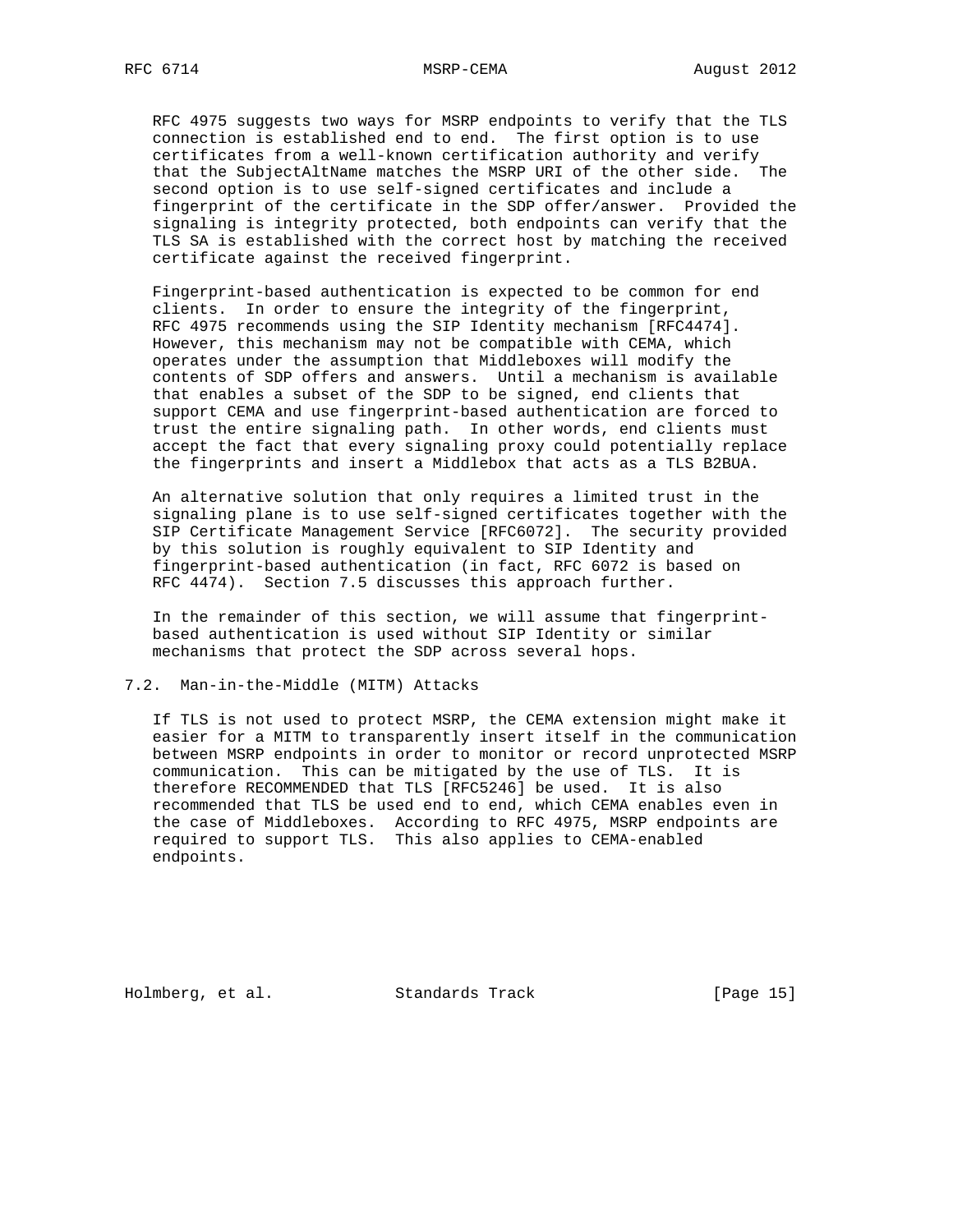## 7.3. TLS Usage without Middleboxes

 If TLS is used without Middleboxes, the security considerations in RFC 4975 and RFC 4976 still apply unchanged. Note that this is not the main use case for the CEMA extension.

#### 7.4. TLS Usage with Middleboxes

 This is the main use case for the CEMA extension; the endpoints expect one or more Middleboxes.

 The CEMA extension supports the usage of both name-based authentication and fingerprint-based authentication for TLS in the presence of Middleboxes. The use of fingerprint-based authentication requires signaling integrity protection. This can, for example, be hop-by-hop cryptographic protection or cryptographic access protection combined with a suitably protected core network. As stated in Section 6.4, this document assumes that Middleboxes are able to modify the SDP address information associated with the MSRP media.

 If a Middlebox acts as a TLS B2BUA, the security considerations are the same as those without the CEMA extension. In such a case, the Middlebox acts as a TLS endpoint.

 If a Middlebox does not act as a TLS B2BUA, TLS is end to end and the Middlebox just forwards the TLS packets. This requires that both peers support the CEMA extension.

 If fingerprint-based authentication is used, the MSRP endpoints might not be able to decide whether or not the Middlebox acts as a TLS B2BUA. But this is not an issue, as the signaling network is considered trusted by the endpoint (a requirement to use fingerprint based authentication).

7.5. Authentication, Credentials, and Key Management

 One issue with the usage of TLS (not specific to CEMA) is the availability of a PKI. Endpoints can always provide self-signed certificates and include fingerprints in the SDP offer and answer. However, this relies on SDP signaling being integrity protected, which may not always be the case.

Holmberg, et al. Standards Track [Page 16]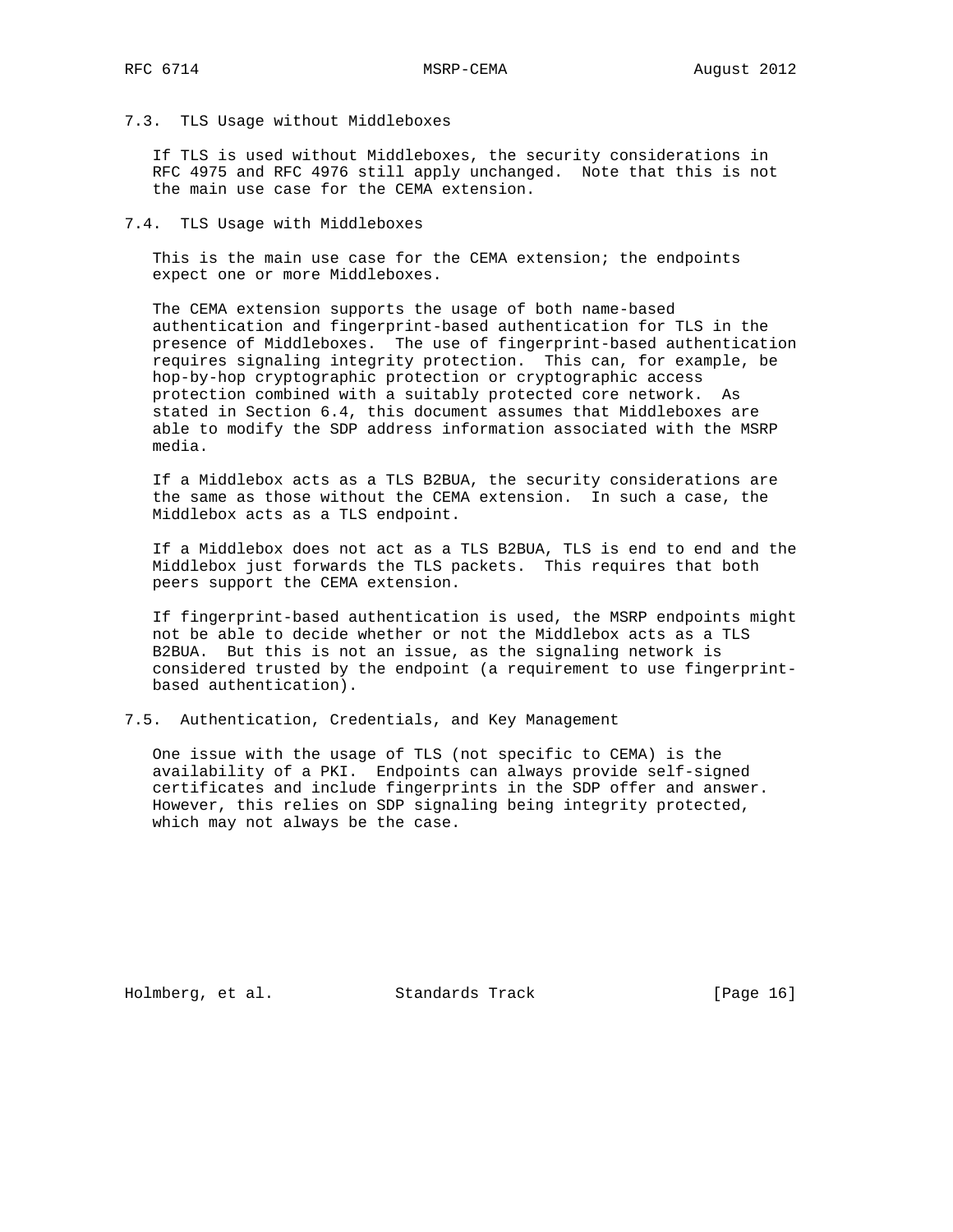Therefore, in addition to the authentication mechanisms defined in RFC 4975, it is RECOMMENDED that a CEMA-enabled MSRP endpoint also support self-signed certificates together with the Certificate Management Service [RFC6072], to which it publishes its self-signed certificate and from which it fetches on demand the self-signed certificates of other endpoints.

 Alternate key distribution mechanisms, such as DNS-Based Authentication of Named Entities (DANE) [DANE], Pretty Good Privacy (PGP) [RFC6091], Ticket-Based Modes of Key Distribution in Multimedia Internet KEYing (MIKEY-TICKET) [RFC6043], or some other technology, might become ubiquitous enough to solve the key distribution problem in the future.

 One of the target deployments for CEMA is the 3GPP IMS SIP network. In this environment, authentication and credential management are less of a problem, as the SDP signaling is mostly considered trusted, service providers provision signed certificates or manage signed certificates on behalf of their subscribers, and MIKEY-TICKET is available. Some of these options require trusting the service provider, but those issues are beyond the scope of this document.

7.6. Endpoint Procedures for TLS Negotiation

 The CEMA extension does not change the endpoint procedures for TLS negotiation. As in RFC 4975, the MSRP endpoint uses the negotiation mechanisms in SDP and then the TLS handshake to agree on mechanisms and algorithms that both support. The mechanisms can be divided into three different security levels:

- 1. MSRPS: Security mechanisms that do not rely on trusted signaling, such as name-based authentication
- 2. MSRPS: Mechanisms that do rely on trusted signaling, such as fingerprint-based authentication
- 3. MSRP: Unprotected

 If the endpoint uses security mechanisms that do not rely on trusted signaling, the endpoint can detect if a Middlebox that acts as a B2BUA is inserted. It is therefore RECOMMENDED that such a mechanism be used.

 If the endpoint uses security mechanisms that rely on trusted signaling, the endpoint may not be able to detect if a Middlebox that acts as a B2BUA is inserted (by the trusted network operator). To be able to eavesdrop, a Middlebox must do an active "attack" on the setup signaling. A Middlebox cannot insert itself at a later point.

Holmberg, et al. Standards Track [Page 17]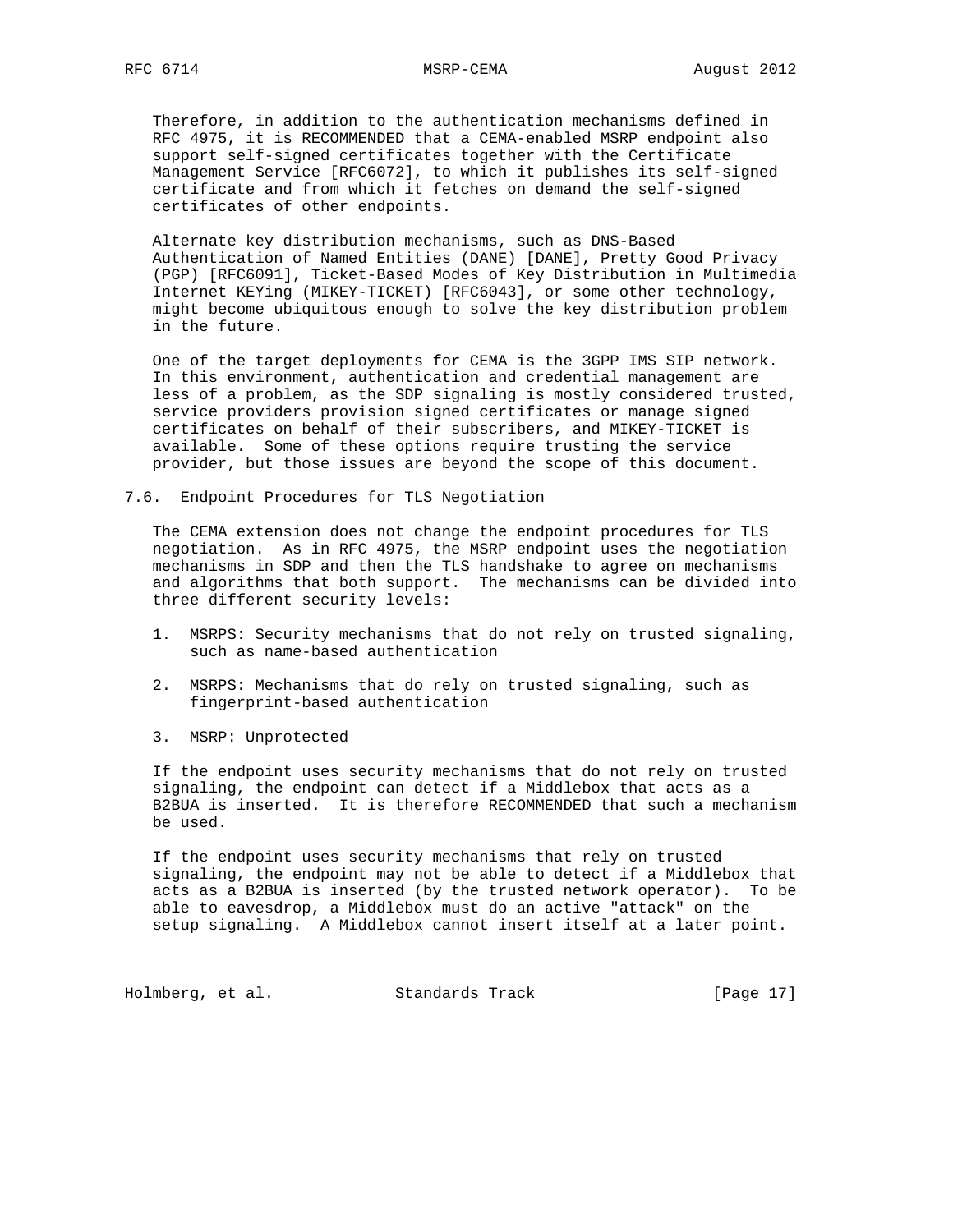If unprotected MSRP is used, the endpoint cannot detect if a Middlebox that acts as a B2BUA is inserted and Middleboxes may be inserted at any time during the session.

 The mechanism in RFC 6072 [RFC6072] provides end-to-end security without relying on trust in the signaling plane and eases the use and deployment of name-based authentication.

 The procedures for choosing and offering name-based authentication, fingerprint-based authentication, and unprotected MSRP as described in RFC 4975 still apply.

## 7.7. Fingerprint-Based Authentication

 If the endpoint cannot use a key management protocol that does not rely on trust in the signaling plane, such as name-based authentication, the only alternative is fingerprint-based authentication.

 The use of fingerprint-based authentication requires integrity protection of the signaling plane. This can, for example, be hop-by hop cryptographic protection or cryptographic access protection combined with a suitably protected core network. Unless cryptographic end-to-end SDP integrity protection or encryption is used, this may be hard for the endpoint to decide. In the end, it is up to the endpoint to decide whether the signaling path is trusted or not.

 How this decision is done is implementation specific, but normally, signaling over the Internet SHOULD NOT be trusted. Signaling over a local or closed network might be trusted. Such networks can, for example, be a closed enterprise network or a network operated by an operator that the end user trusts. In IMS, for example, the signaling traffic in the access network is integrity protected and the traffic is routed over a closed network separated from the Internet. If the network is not trusted, the endpoints SHOULD NOT use fingerprint-based authentication.

 When an endpoint receives a fingerprint, that fingerprint represents a binding between the identity as established by TLS and that established via SDP. As previously noted, the fingerprint is vulnerable to an active MITM attack from any on-path proxy. Endpoints SHOULD therefore locally store fingerprints associated with the relevant identities when first seen and SHOULD provide a warning when a new fingerprint is seen for what otherwise appears to be the same peer identity. While there are valid reasons for keys to change from time to time, that ought to be the exception -- hence the suggested warning.

Holmberg, et al. Standards Track [Page 18]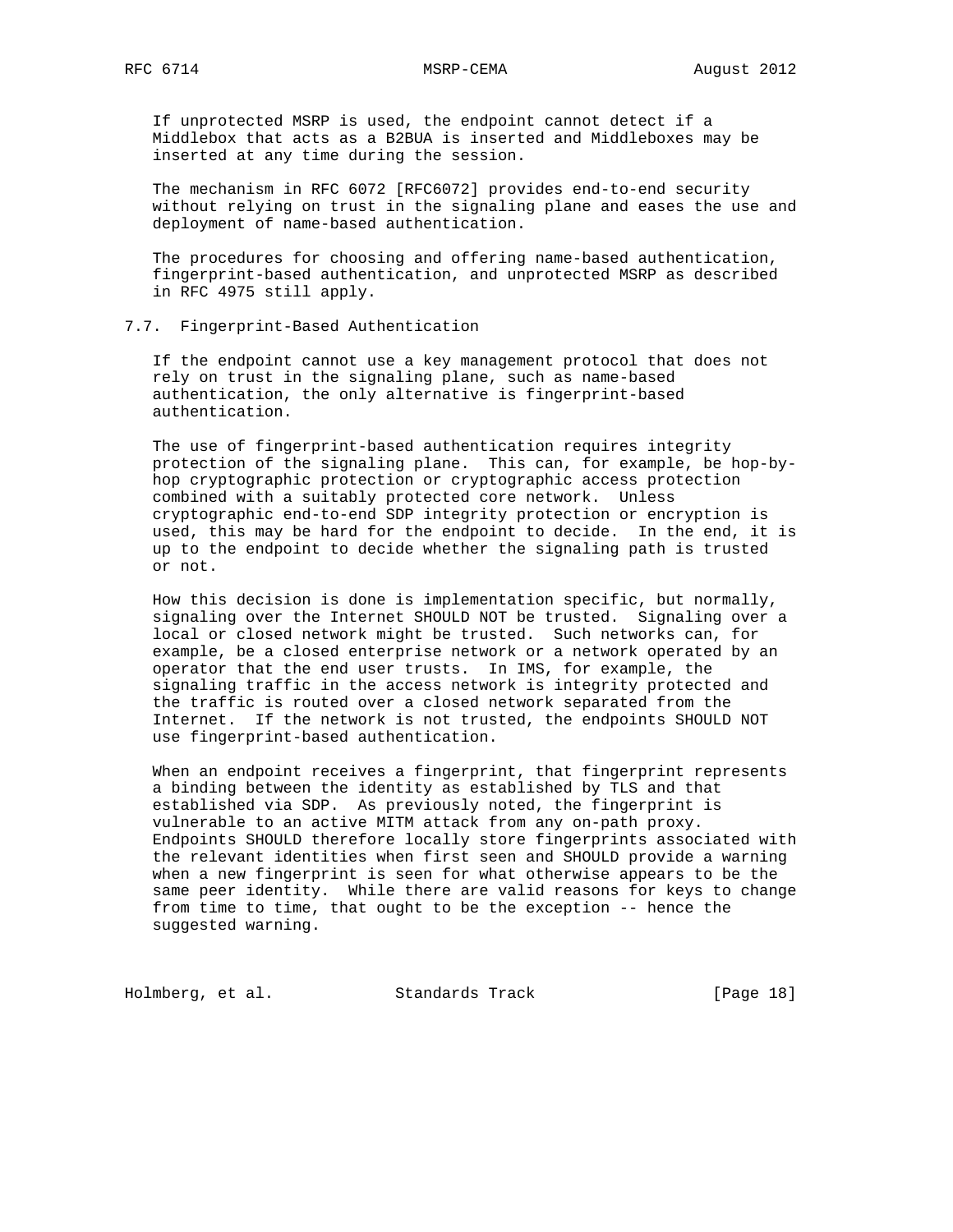It should, however, be noted that using fingerprint-based authentication over an insecure network increases the security compared to unencrypted MSRP. In order to intercept the plaintext media when fingerprint-based authentication is used, the attacker is required to be present on both the signaling and media paths and actively modify the traffic. It is very hard for the endpoints to detect when such an attack is taking place, though. A client using DTLS-SRTP (a Secure Real-time Transport Protocol (SRTP) extension for Datagram Transport Layer Security (DTLS)) [RFC5764] for Voice over IP (VoIP) media security might wish to use fingerprint-based authentication also for MSRP media security.

 MSRPS with fingerprint-based authentication is vulnerable to attacks due to vulnerabilities in the SIP signaling. If there are weaknesses in the integrity protections on the SIP signaling, an attacker may insert malicious Middleboxes to alter, record, or otherwise harm the media. With insecure signaling, it can be difficult for an endpoint to even be aware that the remote endpoint has any relationship to the expected endpoint. Securing the SIP signaling does not solve all problems. For example, in a SIP Secure (SIPS) environment, the endpoints have no cryptographic way of validating that one or more SIP proxies in the proxy chain are not, in fact, malicious.

- 8. IANA Considerations
- 8.1. IANA Registration of the SDP 'msrp-cema' Attribute

 IANA has added an attribute to the 'att-field (media level only)' registry of the Session Description Protocol (SDP) Parameters registry, according to the information provided in this section.

 This section registers a new SDP attribute, 'msrp-cema'. The required information for this registration, as specified in RFC 4566, is as follows:

Contact name: Christer Holmberg

Contact email: christer.holmberg@ericsson.com

Attribute name: msrp-cema

Type of attribute: media level

Holmberg, et al. Standards Track [Page 19]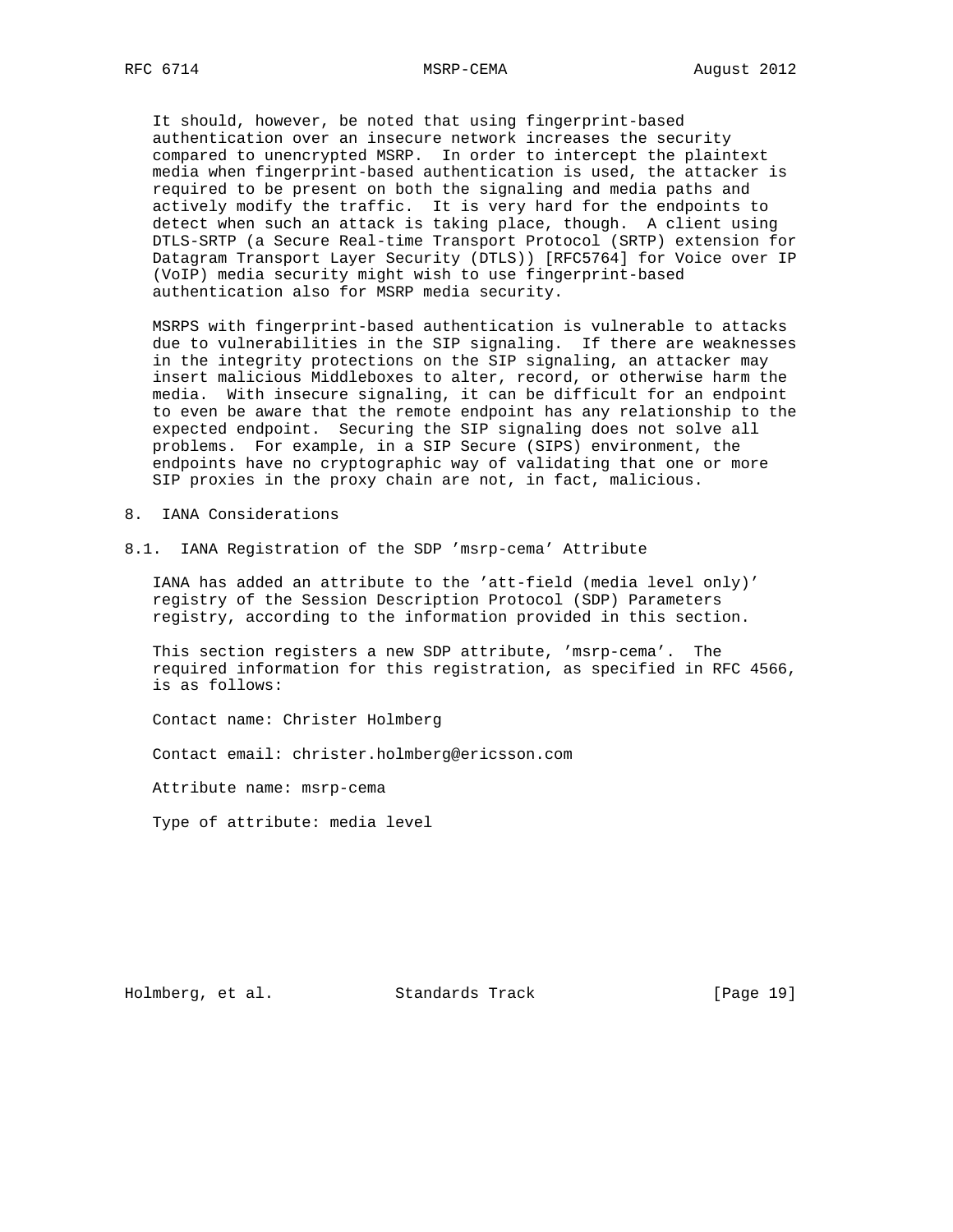Purpose: This attribute is used to indicate support of the MSRP Connection Establishment for Media Anchoring (CEMA) extension defined in RFC 6714. When present in an MSRP media description of an SDP body, it indicates that the creator of the SDP supports the CEMA mechanism.

Values: The attribute does not carry a value.

Charset dependency: none

9. Acknowledgements

 Thanks to Ben Campbell, Remi Denis-Courmont, Nancy Greene, Hadriel Kaplan, Adam Roach, Robert Sparks, Salvatore Loreto, Shida Schubert, Ted Hardie, Richard L. Barnes, Inaki Baz Castillo, Saul Ibarra Corretge, Cullen Jennings, Adrian Georgescu, Miguel Garcia, and Paul Kyzivat for their guidance and input in order to produce this document.

 Thanks to John Mattsson, Oscar Ohlsson, Ben Campbell, and Stephen Farrell for their help in restructuring the Security Considerations section, based on feedback from the IESG.

- 10. References
- 10.1. Normative References
	- [RFC2119] Bradner, S., "Key words for use in RFCs to Indicate Requirement Levels", BCP 14, RFC 2119, March 1997.
	- [RFC3261] Rosenberg, J., Schulzrinne, H., Camarillo, G., Johnston, A., Peterson, J., Sparks, R., Handley, M., and E. Schooler, "SIP: Session Initiation Protocol", RFC 3261, June 2002.
	- [RFC3264] Rosenberg, J. and H. Schulzrinne, "An Offer/Answer Model with Session Description Protocol (SDP)", RFC 3264, June 2002.
	- [RFC4566] Handley, M., Jacobson, V., and C. Perkins, "SDP: Session Description Protocol", RFC 4566, July 2006.
	- [RFC4975] Campbell, B., Ed., Mahy, R., Ed., and C. Jennings, Ed., "The Message Session Relay Protocol (MSRP)", RFC 4975, September 2007.

Holmberg, et al. Standards Track [Page 20]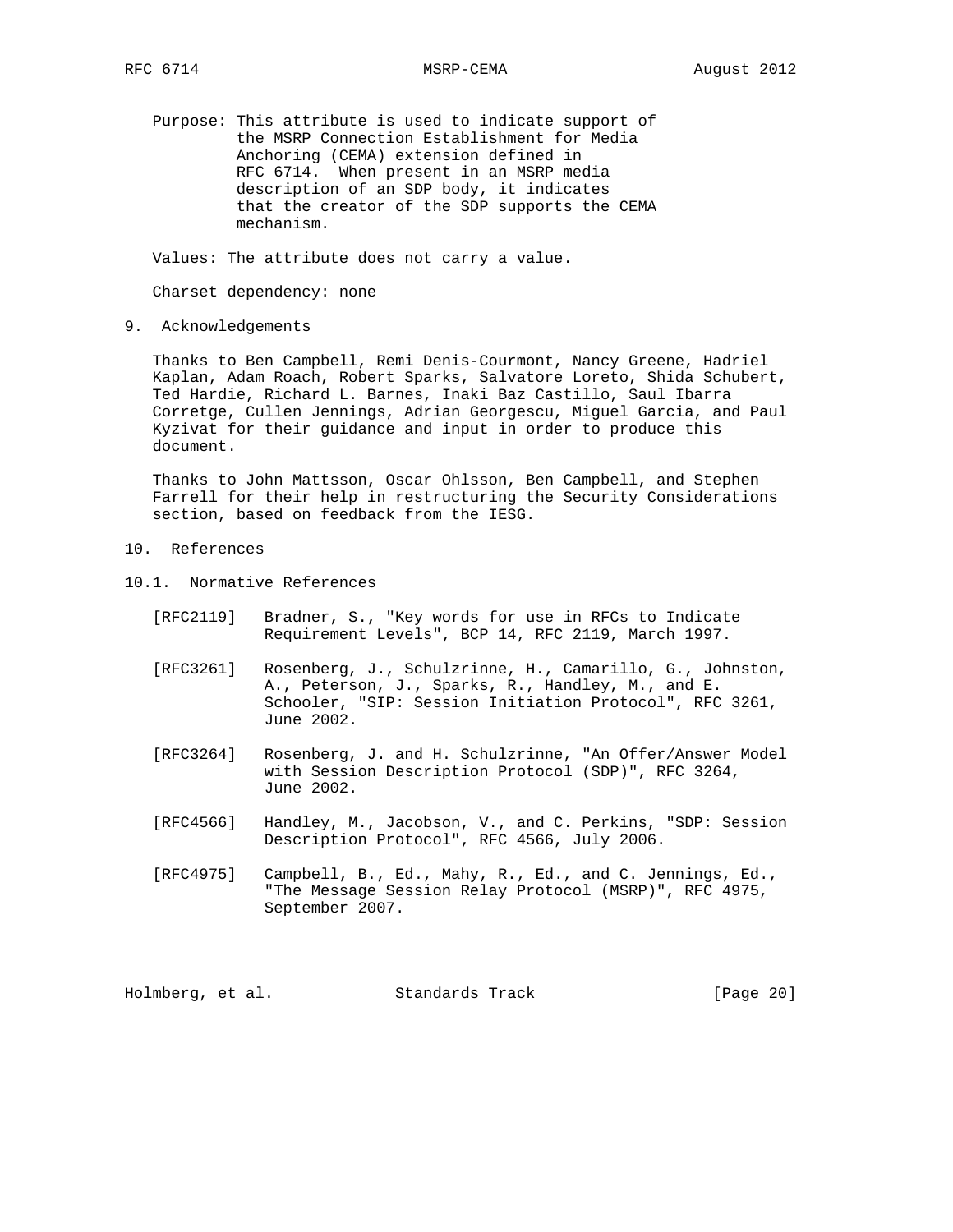- [RFC4976] Jennings, C., Mahy, R., and A. Roach, "Relay Extensions for the Message Sessions Relay Protocol (MSRP)", RFC 4976, September 2007.
- [RFC5234] Crocker, D., Ed., and P. Overell, "Augmented BNF for Syntax Specifications: ABNF", STD 68, RFC 5234, January 2008.
- [RFC5246] Dierks, T. and E. Rescorla, "The Transport Layer Security (TLS) Protocol Version 1.2", RFC 5246, August 2008.
- [RFC6072] Jennings, C. and J. Fischl, Ed., "Certificate Management Service for the Session Initiation Protocol (SIP)", RFC 6072, February 2011.
- [RFC6135] Holmberg, C. and S. Blau, "An Alternative Connection Model for the Message Session Relay Protocol (MSRP)", RFC 6135, February 2011.
- 10.2. Informative References
	- [RFC3724] Kempf, J., Ed., Austein, R., Ed., and IAB, "The Rise of the Middle and the Future of End-to-End: Reflections on the Evolution of the Internet Architecture", RFC 3724, March 2004.
	- [RFC4474] Peterson, J. and C. Jennings, "Enhancements for Authenticated Identity Management in the Session Initiation Protocol (SIP)", RFC 4474, August 2006.
	- [RFC5764] McGrew, D. and E. Rescorla, "Datagram Transport Layer Security (DTLS) Extension to Establish Keys for the Secure Real-time Transport Protocol (SRTP)", RFC 5764, May 2010.
	- [RFC5952] Kawamura, S. and M. Kawashima, "A Recommendation for IPv6 Address Text Representation", RFC 5952, August 2010.
	- [RFC6043] Mattsson, J. and T. Tian, "MIKEY-TICKET: Ticket-Based Modes of Key Distribution in Multimedia Internet KEYing (MIKEY)", RFC 6043, March 2011.
	- [RFC6091] Mavrogiannopoulos, N. and D. Gillmor, "Using OpenPGP Keys for Transport Layer Security (TLS) Authentication", RFC 6091, February 2011.

Holmberg, et al. Standards Track [Page 21]